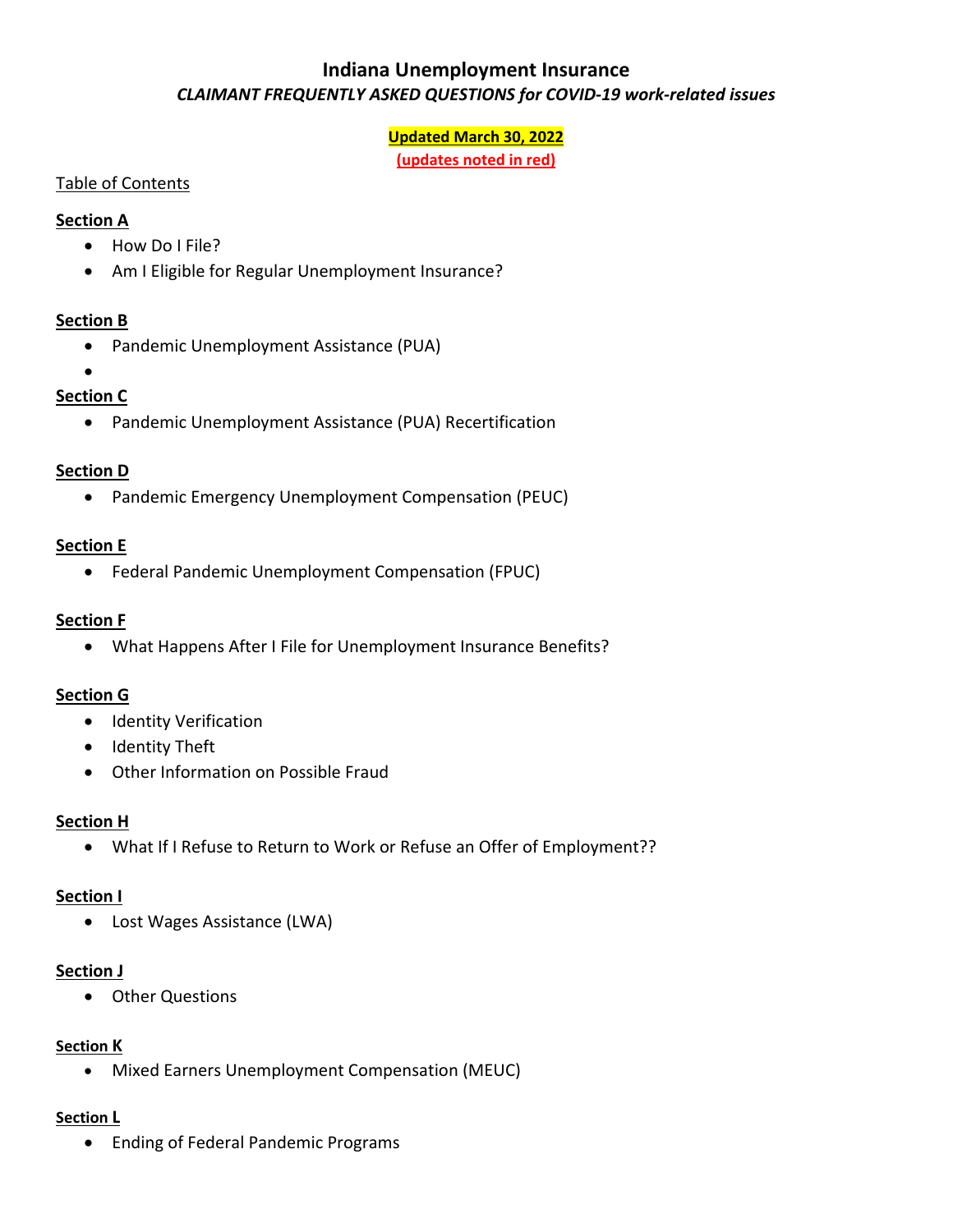The below questions and answers are based on the CARES Act, the Continued Assistance Act and the President's and Governor's Executive Orders.

# <span id="page-1-0"></span>**SECTION A**

#### **HOW DO I FILE?**

**Q1.** How do I file for unemployment insurance (UI) benefits?

**A1.** Online, using a computer or smart phone. Go to **[www.Unemployment.IN.gov](http://www.unemployment.in.gov/)** to file, and to see Frequently Asked Questions, the Claimant Handbook, and video tutorials.

**Q2.** What information do I need when I apply for unemployment insurance (UI) benefits online?

**A2.** You will need the following information to file:

- A valid email account your email address will become your Username;
- Your personal information, including your:
	- o Indiana Driver's license or Indiana ID card;
	- o Address;
	- o Social security number (SSN);
	- o Date of birth; and
	- o Phone number.
- Information about your last employer, including:
	- o Employer's name/company name;
	- o Employer's mailing address; and
	- o Employer's phone number.
- Information about your employment, including your:
	- o Dates of employment; and
	- o The reason you are unemployed.
- Your bank routing number and account number if you chose direct deposit as your payment option *(NOTE: a debit card - Key2Benefits prepaid MasterCard® - is also available).*

**Q3:** I have an Uplink Claimant Self-Service account, but I cannot log-in to file my claim or voucher because I forgot my username or password or have too many failed attempts to log in. What should I do?

**A3:** Visit the Uplink Claimant Self-Service home page and choose "Forgot Username" or "Forgot Password" to reset it yourself. You will be prompted to enter your SSN, date of birth, and other information to confirm your identity. You will then be able to create a new username or password. If you attempted to log in and reach 5 failed attempts, you will get a message that requires you to click on "forgot password" to reset their account. You should not continue to enter your password. You should instead follow the on-screen instructions. If you do continue to enter your password, your account will be revoked. The account will automatically reset in 24 hours and you will then need to follow the forgot passwords instructions.

**Q4.** What do I do if the system freezes and will not let me to proceed through filing my initial claim or voucher?

**A4.** Please try these recommended tips before reaching out to the DWD Contact Center for assistance: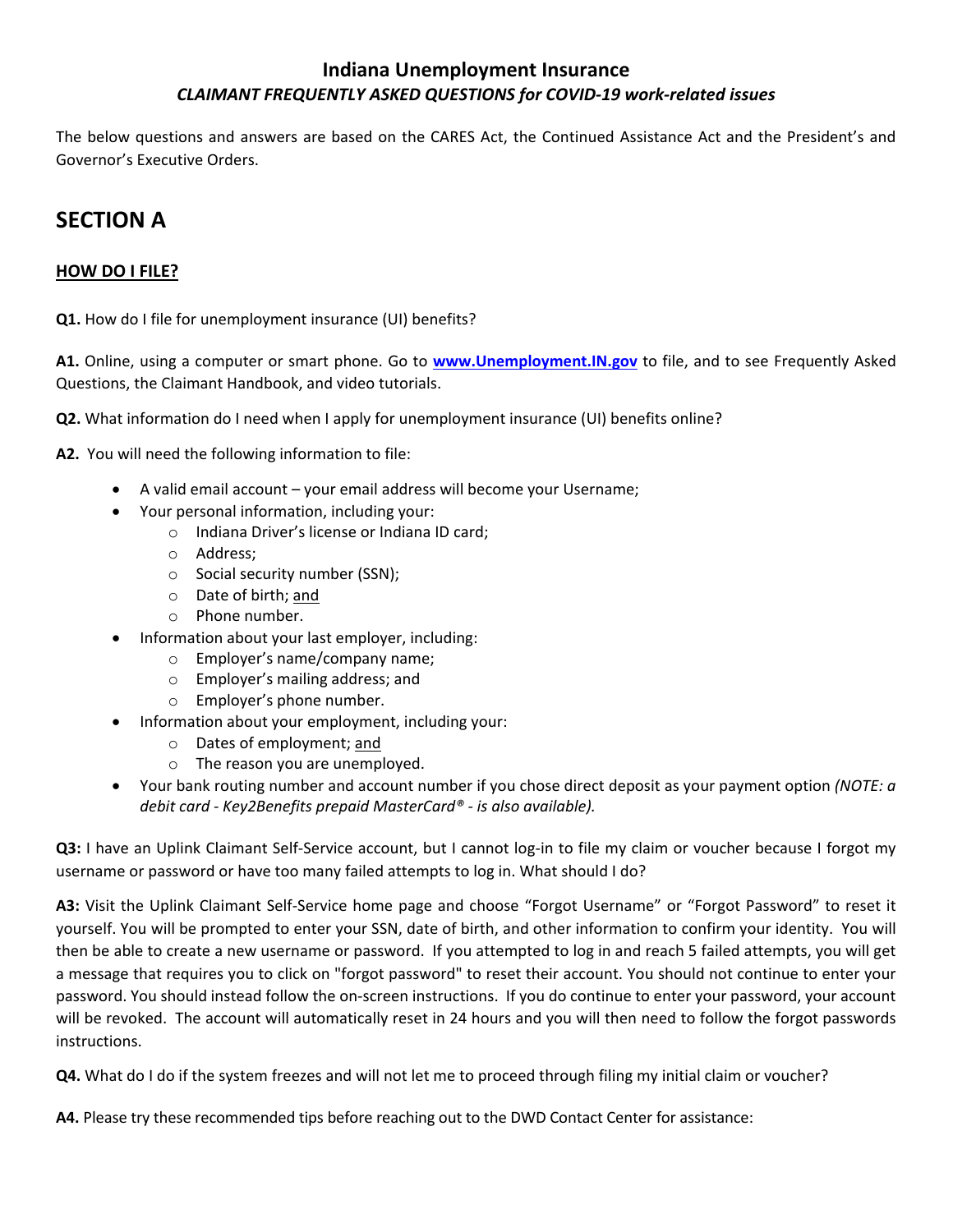- 1) Be sure you do not have the Uplink CSS application open on any other Web Browsers or Tabs
- 2) Refresh the page  $(\text{ctrl} + F5)$
- 3) Clear the cache on your internet browser (click link below for instructions)
	- **[How to clear Cache](https://us.norton.com/internetsecurity-privacy-how-to-clear-cookies.html#candroid)**
- 4) Use Chrome or Microsoft Edge browsers

**Q5.** I am a New User to Uplink Claimant Self-Service and completed the registration process. What do I do next?

**A5.** As part of the registration process, DWD will send you an "Email Account Verification" link to the email address you provided. This can take several hours to receive depending on the number of other new users also registering. Once you receive the email, you will be able to complete the registration process and file a claim after clicking on the "Confirm Email" provided in the email. If you enter an invalid email address, you will need to wait 24 hours to re-enter your correct email address and finish the registration process.

**Q6**. If I live in one state but work in another or work in multiple states, which state do I file in?

**A6.** Generally, you should file your claim with the state where you worked. If you work in more than one state, you should file where your employer filed your wages. If you worked for more than one employer in different states, file where you primarily worked. If you file in the other state, it could take longer to obtain your wages to fully review the claim. If you did not work in Indiana at all, you should not file in Indiana.

#### **AM I ELIGIBLE FOR REGULAR UNEMPLOYMENT INSURANCE?**

**Q1.** If my employer temporarily shuts down or lays me off because of COVID-19, will I be eligible for unemployment insurance (UI) benefits?

**A1.** Yes, if an employer must lay off employees due to COVID-19, the employees will be eligible for unemployment insurance (UI) benefits if they have earned enough wages to set up a claim and meet the weekly eligibility criteria. Employees **must** stay in contact with your employer and be available to work when called back by your employer.

**Q2.** If I am in quarantine based on a directive from my medical professional or my employer due to COVID-19, will I be eligible for unemployment insurance (UI) benefits?

**A2.** Effective week ending June 6, 2021, you will no longer be eligible if you must quarantine due to COVID-19. You may be eligible for Pandemic Unemployment Assistance (PUA). See below for more information.

**Q3.** If I cannot continue to work because I am caring for my child (or children) while their school or daycare is closed due to COVID-19, am I still eligible for benefits?

**A3.** No, but you may be eligible for Pandemic Unemployment Assistance (PUA). See below for more information.

**Q4.** If I am compensated partially by tips, such as in the restaurant industry, will I be eligible for unemployment insurance (UI) benefits?

**A4.** If you are laid-off or have lost work related to COVID-19 and you meet the minimum amount of wages, then yes, you will be eligible. However, whether you meet the minimum amount of wages will probably depend upon how your employer reported your earnings to DWD in their quarterly reports. If your employer reported tips as part of your wages, then those tips are included in your base period wages. If your employer did not report tips as part of your wages, it is possible you will not meet the minimum. If you receive a DWD determination that you do not meet the minimum amount, you can appeal that determination and request that DWD include your records of your tipped wages. If you have sufficient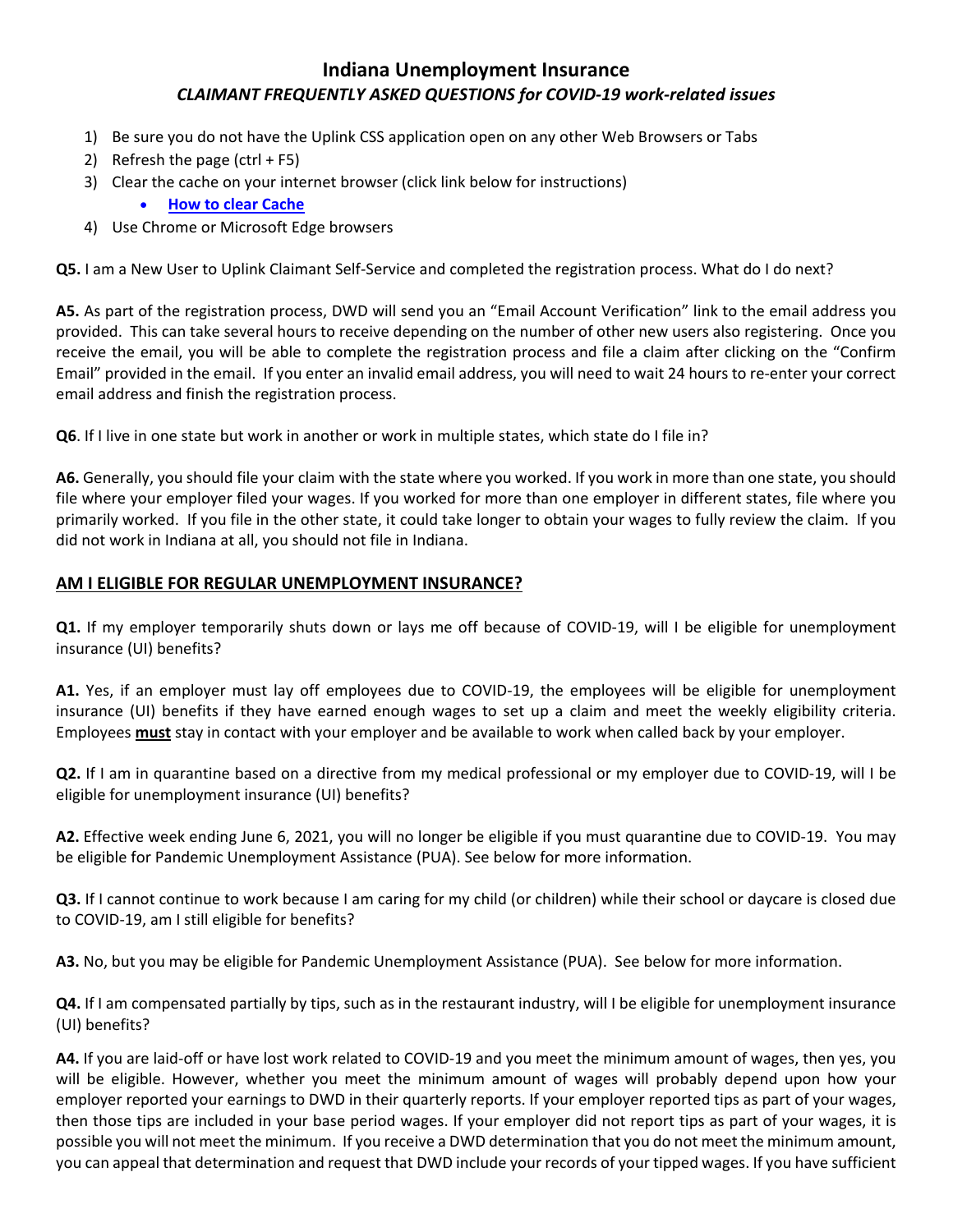documentation, then your base period wages can be recalculated. Documents that will be considered include pay stubs, W2, or any other type of documentation of payment from your employer. Sometimes a record of cash deposits to a bank account may be considered if no other evidence is available. If you do not have wages to set up an unemployment insurance claim, then you may be eligible for Pandemic Unemployment Assistance (PUA). See below for more information.

#### **Q5.** If my hours are reduced but I am still employed, can I apply?

**A5:** Yes, you may be eligible for benefits, but part-time employment during the week claimed will reduce the amount of benefits paid for that week. To find out if you are eligible, start your application for benefits as soon as you know that your hours are being reduced. If you do work while receiving benefits, you **must** report any money you earned on the voucher **for the week you worked** (not the week you ultimately get paid for the work). Failure to report money you earned is fraud and can result in denial of benefits, collections actions, and criminal prosecution. If you earned wages from a Base Period Employer (see your Monetary Determination of Eligibility), then a dollar-for-dollar deduction will be taken from your Weekly Benefit Amount (WBA). If you earned wages from an employer who is NOT on your Monetary Determination of Eligibility or in your Base Period, then the following calculation applies. If you earn 20% or less of your WBA from an employer that is not listed on your Monetary Determination of Eligibility, no deduction will be made from your benefit payment. If you earn more than 20% of your WBA from an employer that is not listed on your Monetary Determination of Eligibility, a dollar-for-dollar deduction will be made from your benefit payment for all wages earned in excess of 20% of your WBA. If you work odd jobs for anyone other than your base period employer(s), a dollar-for-dollar deduction will be made after an amount equal to 20% of your weekly benefit amount has been earned.

**Q6:** If I decide to remain at home because of a fear of COVID-19 with no directive from a medical professional or from my employer to do so, will I be eligible for unemployment insurance (UI) benefits?

**A6:** No.

**Q7:** If I am not working due to COVID-19 and am receiving sick pay or other leave pay from my employer, will I be eligible for unemployment insurance (UI) benefits?

**A7:** Individuals receiving sick pay or other leave pay are not eligible for regular unemployment insurance (UI) benefits. However, the facts of each circumstance are important. You can file and DWD will evaluate your claim. If you are no longer receiving sick pay or other leave pay, you may be eligible for Pandemic Unemployment Assistance (PUA).

**Q8.** If I am paid a bonus during the period of separation, will I be eligible for UI benefits?

**A8.** Maybe. If you receive payments from your employees while you are collecting UI, you may have to declare the payment as deductible income. Sick pay, vacation pay, severance pay, payment in lieu of notice, and holiday pay are all deductible income, and you must report it. Bonuses are wages for your employer's tax purposes, but bonuses are not deductible income for UI benefits, thus it does not impact your UI benefits.

**Q9.** If I am self-employed, part of the "gig" economy or do not have sufficient work history to qualify for unemployment insurance benefits but am not able to work due to COVID-19, will I be eligible for unemployment insurance benefits?

**A9.** No, you will not be eligible for regular unemployment insurance benefits but may be eligible for PUA. See below for more information.

**Q10.** What is the amount of wages I must earn to meet the minimum eligibility for unemployment insurance (UI) benefits?

**A10.** If you have not earned enough wages to meet the minimum eligibility, then you will not be eligible. This is determined by how much money you earned while working during your *base period*. Your base period includes the first four of the last five completed calendar quarters before the week you file an initial claim application for UI benefits.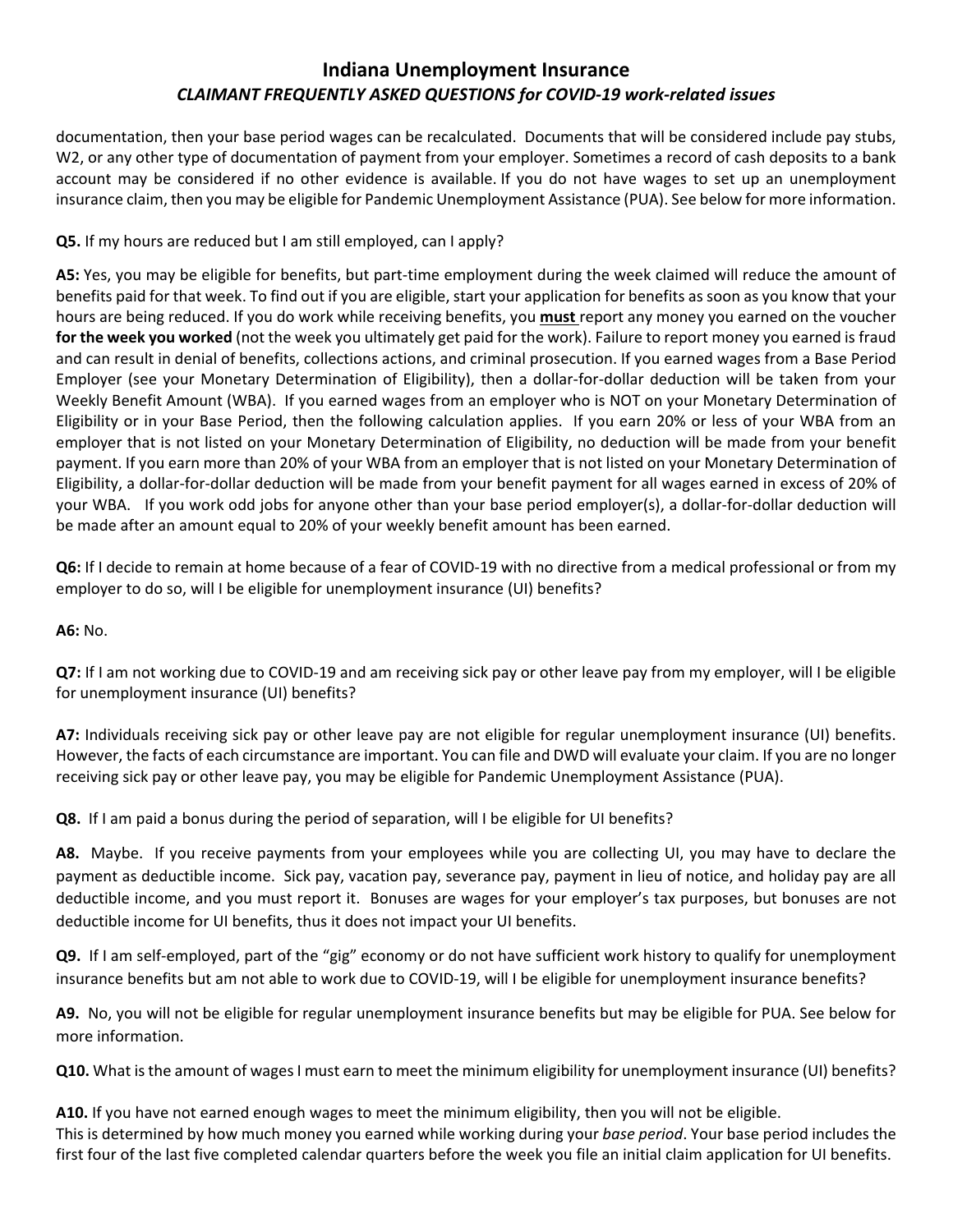| <b>Quarter 3 of</b> | Quarter 4 of       | Quarter 1 of       | <b>Quarter 2 of</b> | <b>Quarter 3 of</b> | <b>File Date:</b>      |
|---------------------|--------------------|--------------------|---------------------|---------------------|------------------------|
| 2020                | 2020               | 2021               | 2021                | 2021                |                        |
| <b>Base Period</b>  | <b>Base Period</b> | <b>Base Period</b> | <b>Base Period</b>  | <b>Lag Quarter</b>  | Between 10/03/2021 and |
| <b>Wages</b>        | <b>Wages</b>       | <b>Wages</b>       | <b>Wages</b>        |                     | 01/01/2021             |

The wages you earned during your base period are used to determine if you qualify for benefits and to calculate how much you can be paid. The last quarter you worked is called the lag quarter, and no wages from that quarter count in your base period.

To meet the minimum eligibility for UI, your total wages during your base period must be equal to at least one and onehalf (1.5) multiplied by your wages in the highest quarter of your base period. Your base period wages must also total at least \$4,200, with at least \$2,500 of those wages earned in the last six (6) months of the base period. For an example of this calculation, review pages 7-8 of the Claimant Handbook, found at **[https://www.in.gov/dwd/files/Claimant\\_Handbook.pdf](https://www.in.gov/dwd/files/Claimant_Handbook.pdf)**

We understand this is a complicated calculation, so the easiest way to find out if you meet the minimum eligibility is to file your claim immediately upon being laid-off and we will complete a wage calculation as part of your application process and notify you whether you met the minimum amount.

#### *[Return to table of contents](#page-0-0)*

# <span id="page-4-0"></span>**SECTION B**

#### **PANDEMIC UNEMPLOYMENT ASSISTANCE (PUA)**

**Q1.** What is Pandemic Unemployment Assistance (PUA)?

**A1.** PUA is a temporary federal unemployment insurance program for individuals not otherwise eligible for UI benefits, including the self-employed, those seeking part-time employment, individuals lacking sufficient work history (i.e., they do not have sufficient wages to establish a regular UI claim), and those who otherwise do not qualify for regular UI. PUA is not payable to individuals who can telework with pay or who are receiving paid sick leave or other paid leave benefits. Under the Continued Assistance Act, you must submit proof of employment to be eligible for payments of PUA made after Dec. 27, 2020. This applies regardless of the week being paid. For example, if you are being paid on January 10, 2021, for a week of PUA in late November, you will be required to submit proof of employment. More information on what documents are acceptable and the penalty for not submitting documentation is in a below FAQ.

#### **Q2.** What makes someone eligible for PUA?

**A2**. Individuals must provide self-certification that the individual is otherwise able and available to work except that the individual is unable to work because of the following circumstances which all relate to COVID-19:

- The individual has been diagnosed with COVID-19 or is experiencing symptoms of COVID-19 and is seeking a medical diagnosis; or
- A member of the individual's household has been diagnosed with COVID-19; or
- The individual is providing care for a family member or a member of the individual's household who has been diagnosed with COVID-19; or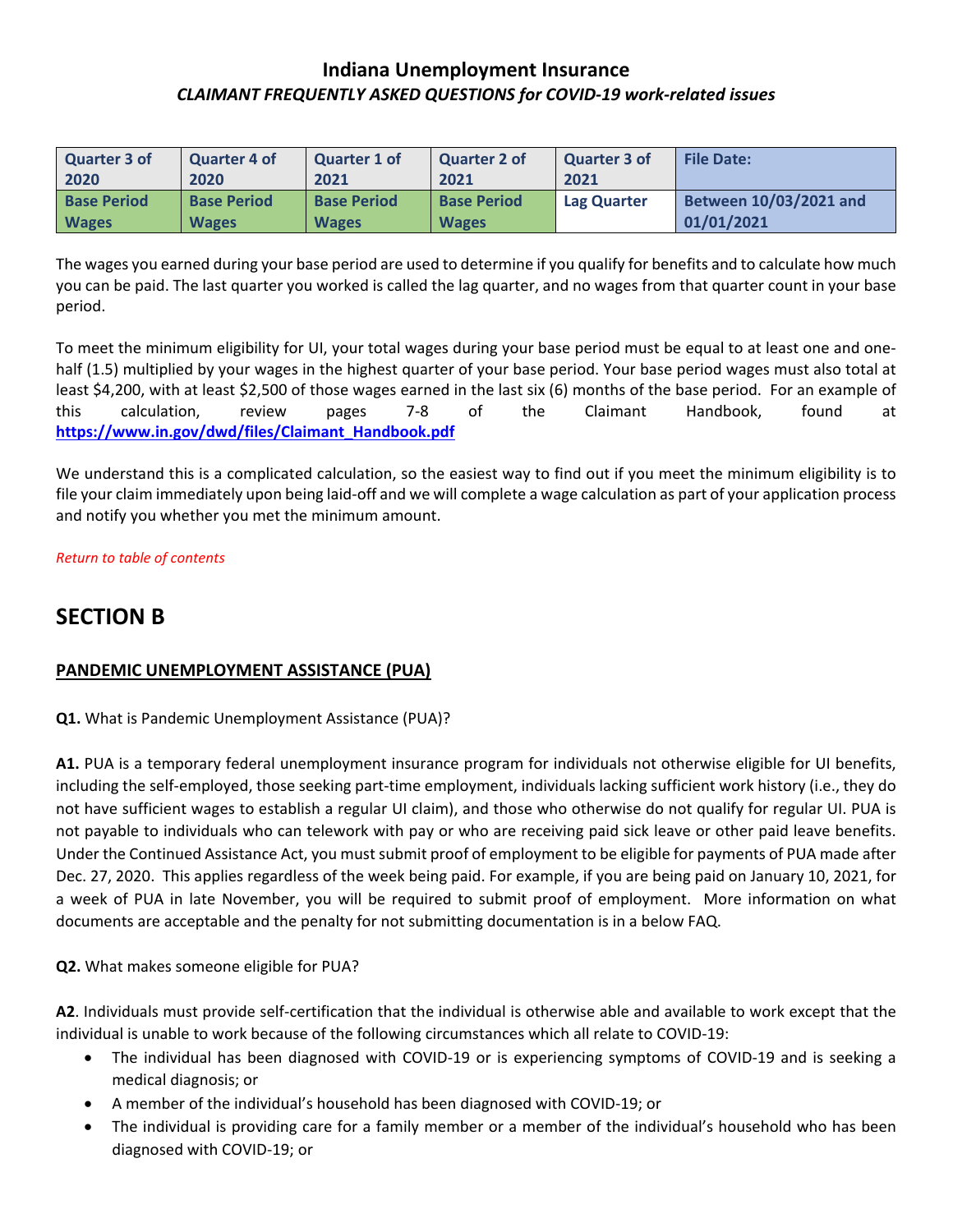- A child or other person in the household for which the individual has primary caregiving responsibility is unable to attend school or another facility that is closed as a direct result of the COVID-19 public health emergency and such school or facility care is required for the individual to work; or
- The individual is unable to reach the place of employment because of a quarantine imposed as a result of the COVID-19 public health emergency; or
- The individual is unable to reach the place of employment because the individual has been advised by a health care provider to self-quarantine due to concerns related to COVID-19; or
- The individual was scheduled to commence employment and does not have a job or is unable to reach the job as a direct result of the COVID-19 public health emergency; or
- The individual has become the breadwinner or major support for a household because the head of the household has died as a direct result of COVID-19; or
- The individual must quit their job because of COVID-19; or
- The individual's place of employment is closed because of COVID-19; or the individual is self-employed, seeking part-time employment, does not otherwise qualify for benefits, and fits one of the above.
- The individual was denied continued unemployment benefits because the individual refused to return to work or accept an offer of work at a worksite that, in either instance, is not in compliance with local, state, or national health and safety standards directly related to COVID-19. This includes but is not limited to, those related to facial mask wearing, physical distancing measures, or the provision of personal protective equipment consistent with public health guidelines.
- The individual provided services to an educational institution or educational service agency and is unemployed or partially unemployed because of volatility in the work schedule that is directly caused by the COVID-19 public health emergency. This includes, but is not limited to, changes in schedules and partial closures.
- The individual is an employee and the individual's hours have been reduced or the individual was laid off as a direct result of the COVID-19 public health emergency.

#### **Q3**. How do I apply for PUA?

**A3.** To apply for PUA benefits, you must first file a regular claim for unemployment insurance benefits. Instructions on how to add your employer can be **[found here](https://www.in.gov/dwd/files/Uplink_Self-employment_Add_Indiana_Employer_Instructions.pdf)**. If you are denied, the PUA application will then appear on your claimant home page as a "To-Do" at the top of the screen for you to submit you PUA application. You must submit this application and answer all questions accurately in order to be eligible for PUA benefits. NOTE: UI is evaluated each quarter. We need to ensure you are not eligible for regular UI in the most recent quarter.



**Q4**. Do I need to file something each week to get paid under the PUA program?

**A4.** Yes, just like a regular unemployment insurance claim, you need to file a weekly voucher in order to receive benefits for the week. You must answer all questions honestly. Those answers will be evaluated to determine if you continue to have eligibility for PUA.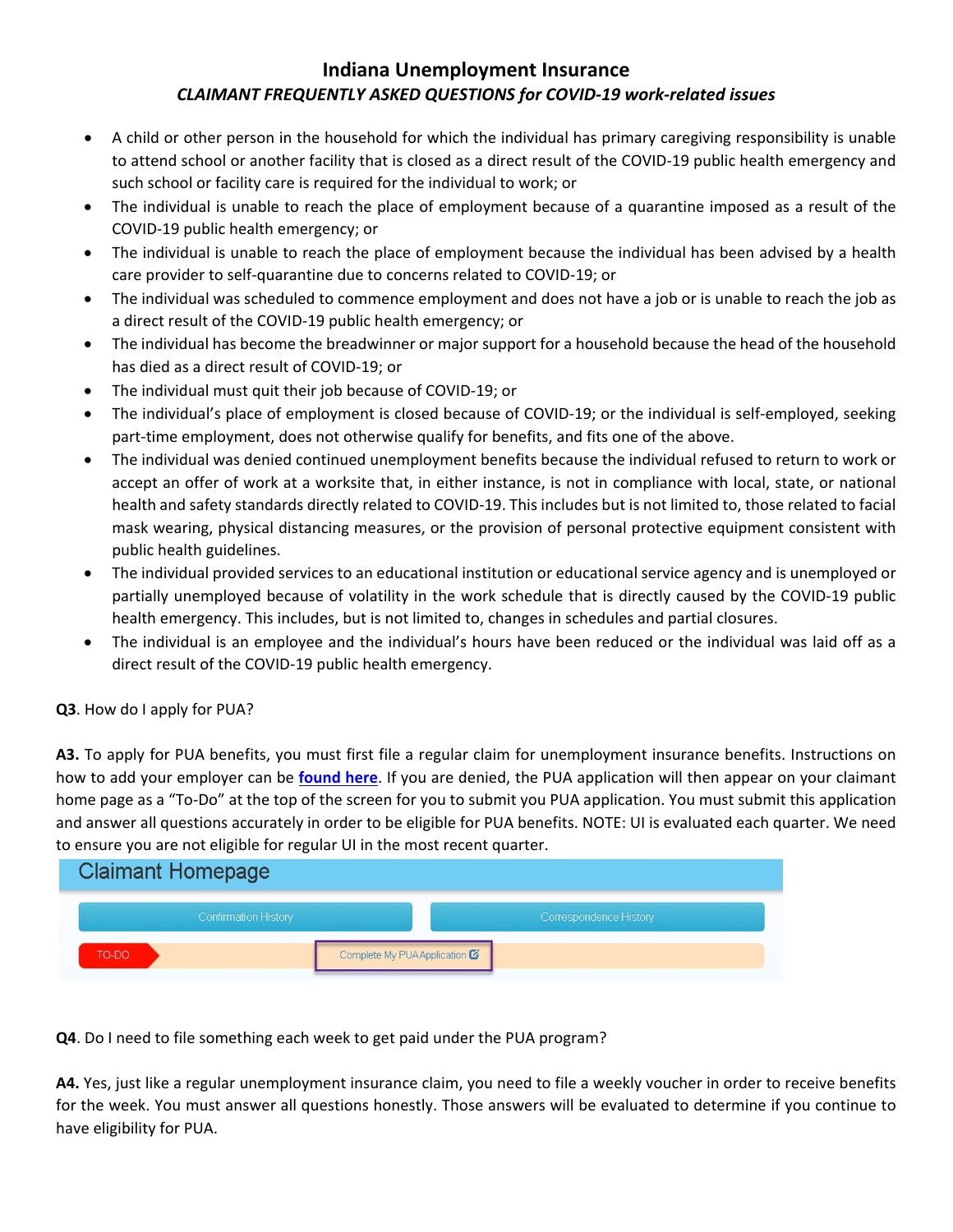**Q5.** What documentation do I need to provide to have my weekly benefit amount increased above \$149?

**A5.** When you file your PUA application, you will be asked if you filed your taxes with the State of Indiana. If you have, you will need to enter your federally adjusted gross income from your tax return, even if you have filed your taxes jointly with another person. If you have not filed your state taxes, you will need to enter your earnings. To do so, you will need to collect all W-2's, 1099's, and pay stubs. You will need to add them together to determine the amount that you should enter as earnings on your PUA application. If you filed as a single tax filer, DWD will use your tax return to calculate your benefit amount. If you filed as married filing jointly or did not file your taxes, you will receive the minimum weekly benefit amount of \$149. Once you receive your PUA Monetary Determination form, you will be able to submit documentation of your income via the Uplink system. You only need to submit this documentation if you disagree with the wage amounts, have missing wages in the chart of wages, or would like to provide other proof of your earnings. On your claimant homepage, go to the Claims section, click on the BYE date next to the open PUA claim. You can then click on "DWD Secure File Exchange" and then "Add File" to upload your documents." Acceptable documentation of wages earned or paid includes, but is not limited to, state tax return (line 1 of your state return titled Federal AGI) or federal tax return (Form 1040), pay check stubs, bank receipts, business records, ledgers, contracts, invoices, and billing statements. We can accurately calculate your weekly benefit amount if you provide them as soon as possible. NOTE that for selfemployed, DWD must use your NET wages per the US Department of Labor when deciding your Weekly Benefit Amount (WBA). Others who are not self-employed must report GROSS wages.

**Q6.** I have not been able to work for months, how do I get paid under PUA for all the time I have been unemployed due to COVID-19?

**A6.** When you apply for PUA, you should answer all questions honestly and enter the date in which COVID-19 first affected your ability to work. Under the CARES Act, the first payable week of PUA was February 2, 2020. That program ended December 26, 2020. For new PUA applications on or after December 27, 2020, PUA is payable as of December 6, 2020. All PUA payments will be audited to prevent identity theft and prevent fraud in the PUA program. A "Job Attachment" issue may be generated if you request to backdate your unemployment claim and more information is needed to verify employment at the date of impact. To resolve a Job Attachment issue, claimant should visit **[www.unemployment.in.gov](http://www.unemployment.in.gov/)**, click on "Forms and downloads," and download State Form 57024 (PUA Job Attachment Documentation). This form must be filled out completely with the requested supporting documentation and mailed or faxed to the department. Failure to return the form and the supporting documentation to the department could result in an investigation of you claim and/or suspension of benefits that results in an overpayment on you claim.

**Q7.** How do I apply for PUA under the Continued Assistance Act or under the American Rescue Plan Act if I was receiving PUA under the CARES Act?

**A7.** If you were filing for PUA on or before Dec. 26, 2020, there was no new PUA application to continue benefits under the Continued Assistance Act. If you were filing for PUA on or before March 13, 2021, there is also no new PUA application to continue benefits under the American Rescue Plan. Continue to file your weekly voucher for the PUA program if you remain unemployed. You will also need to complete the To-Do on your Claimant Homepage to File a New UI Claim as this is required at each quarter change. The new PUA benefits under the Continued Assistance Act were only available for weeks ending on or after December 27, 2020. The new PUA benefits under the American Rescue Plan Act are only available for weeks ending on or after March 20, 2021.

**Q8.** If I am eligible, how many weeks of payments can I receive?

**A8**. Through the CARES Act, the PUA program initially ended on December 26, 2020. With the Continued Assistance Act, PUA was extended with new requirements for 11 weeks or a total of 50 weeks, ending on March 13, 2021. With the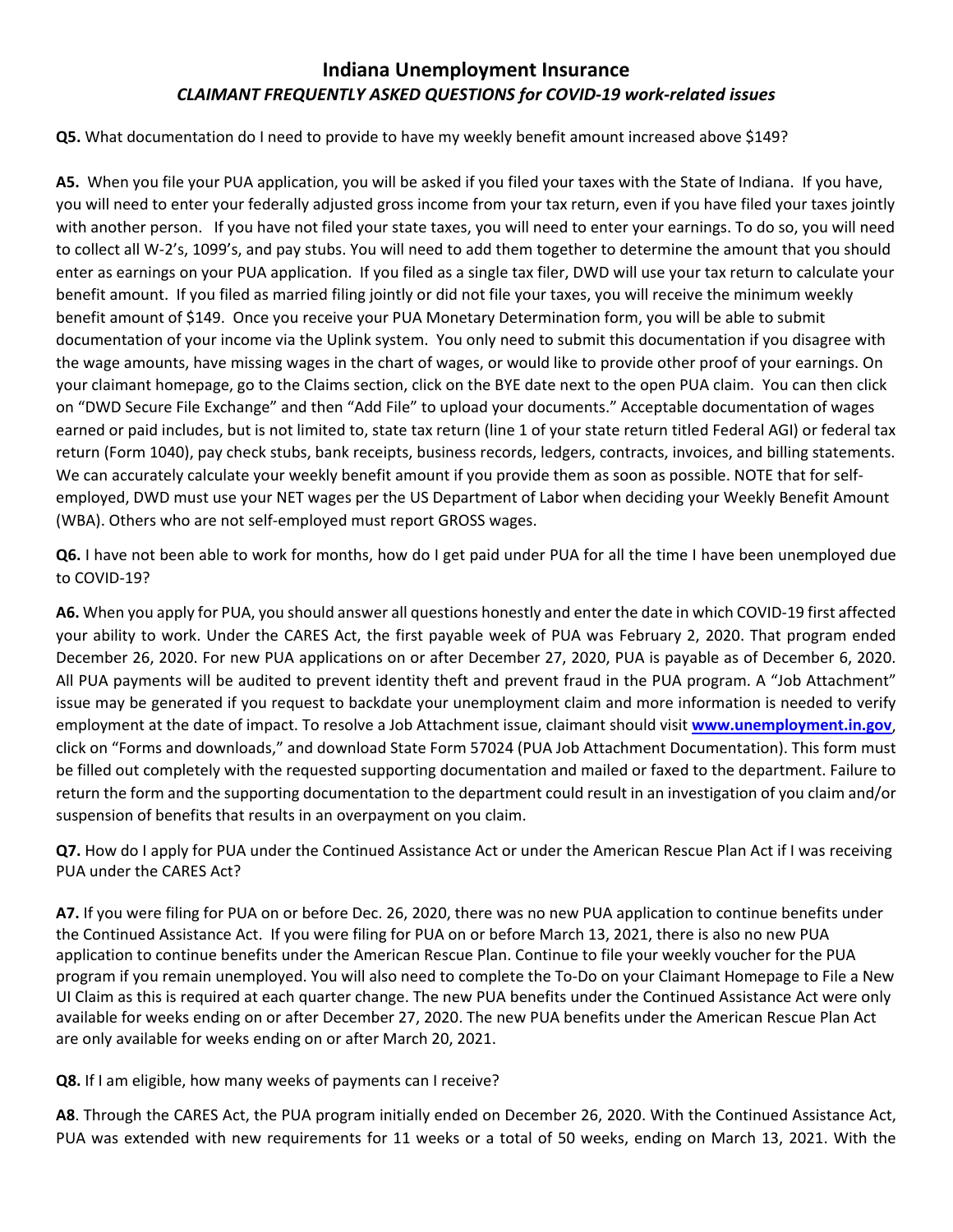American Rescue Plan Act, PUA was further extended 25 weeks. Any weeks in which you received regular unemployment insurance or Extended Benefits (EB) since January 27, 2020 will be subtracted from this amount.

#### **Q9.** Does the PUA program expire?

**A9.** Yes. The PUA program expired on Dec. 26, 2020. The Continued Assistance Act made changes to the program, including a new expiration date of March 14, 2021. The American Rescue Plan Act restarted PUA effective week ending March 20, 2021, with an expiration date of Sept. 6, 2021.

**Q10.** What if I am working some, but my hours are reduced?

**A10.** You will need to report any income earned each week you file, but if it's below a certain amount (specific to your individual claim), then you may still be eligible for some payment of PUA during the weeks you worked and earned wages. All individuals, self-employed and others, must report GROSS earnings on the weekly PUA vouchers.

**Q11**. What are next steps after I file my PUA application?

**A11.** FIRST STEP: Within the next few weeks, you will receive a document called the PUA Monetary Determination in your Claimant Correspondence in Uplink. This document will show the weekly benefit amount. Receiving the PUA Monetary Determination does not mean that you are eligible for PUA payments. Your weekly benefit amount is calculated based on the earnings you entered on your PUA application and tax information from the Indiana Department of Revenue. If you are married filing jointly or have not yet filed your tax return with the Indiana Department of Revenue, you will receive the minimum weekly benefit amount of \$149. Once you receive your PUA Monetary Determination form, you will be able to submit documentation of your income via the Uplink system to have the \$149 reconsidered. You only need to submit this documentation if you disagree with the wage amounts, have missing wages in the chart of wages, or would like to provide other proof of your earnings. On your claimant homepage, go to the Claims section, click on the BYE date next to the open PUA claim. You can then click on "DWD Secure File Exchange" and then "Add File" to upload your documents." Acceptable documentation of wages earned or paid includes, but is not limited to, state tax return (line 1 of your state return titled Federal AGI) or federal tax return (Form 1040), paycheck stubs, bank receipts, business records, ledgers, contracts, invoices, and billing statements. You have until 09/04/2021 to provide proof of earnings, but we can accurately calculate your weekly benefit amount if you provide them as soon as possible.

SECOND STEP: Under the Continued Assistance Act, you must submit proof of employment to be eligible for payments of PUA made after Dec. 27, 2020. This applies regardless of the week being paid. For example, if you are being paid on January 10, 2021, for a week of PUA in late November, you will be required to submit proof of employment. You will receive a notice on your claimant correspondence page if you are required to submit this documentation. More information on this new requirement, including what documents are acceptable and the penalty for not submitting documentation is in a below FAQ.

THIRD STEP: If needed, you may be contacted by a DWD Claims Investigator for additional information to determine your eligibility for PUA benefits. If you are found eligible, you will start receiving payments of your weekly vouchers. If you are not eligible, you will receive a PUA Eligibility Determination. If you disagree with that decision, you must follow the appeal instructions included on the determination.

**Q12.** What if I entered something incorrectly on my PUA application?

**A12.** When you receive your PUA Monetary Determination, follow the instructions on that document if you entered incorrect information on your PUA application.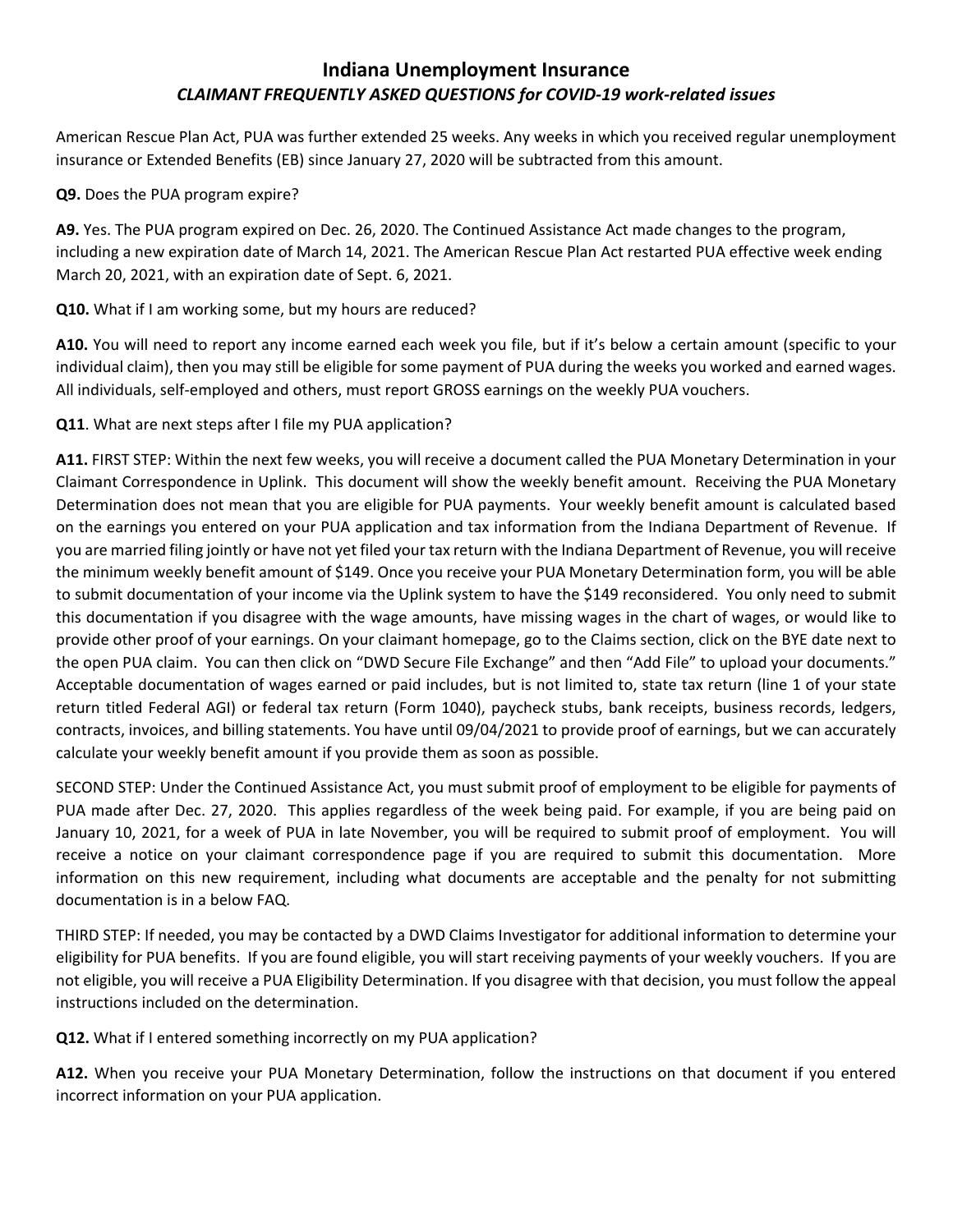**Q13**: I have a Job Attachment issue on my PUA claim. What does this mean and how do I resolve it?

**A13.** A job attachment issue is generated when a claimant has requested to backdate his/her PUA claim and more information is needed to verify employment at the date of impact.

To resolve this issue, claimants should visit **[www.unemployment.in.gov](http://www.unemployment.in.gov/)**, click on "Forms and Downloads," and download State Form 57024 (PUA Job Attachment Documentation). This form must be filled out completely with the requested supporting documentation and mailed or faxed to the department. Failure to return the form and the supporting documentation to the department could result in an investigation of your claim and/or suspension of benefits that results in an overpayment on your claim.

**Q14.** I believe I am eligible for PUA. I am not self-employed or an independent contractor and have enough wages to set up a regular UI claim, but I have been denied regular UI for other reasons. Will I be able to apply for PUA?

**A14.** You can apply for PUA. DWD will review your application to determine if you are eligible.

**Q15.** Am I eligible for Pandemic Unemployment Assistance (PUA) after I exhaust UI, PEUC and EB (if EB is applicable)?

**A15.** An individual who moved through the **[progression chart](https://oui.doleta.gov/unemploy/pdf/CARES_Act_Programs.pdf)** (from regular UI to PEUC to EB) and continues to be unemployed has demonstrated a recent attachment to the labor force and may be eligible for PUA. Eligibility for PUA is based on the reason the individual is unemployed, partially unemployed, or unable or unavailable for the week in question. **It is important to note that one of the PUA eligibility reasons (discussed in the PUA Section above) must apply each week.** A general statement of not being able to find work is not one of the listed reasons.

**Q16.** Am I required to provide proof of employment or self-employment to be eligible for PUA?

**A16.** Yes. The Continued Assistance Act requires that you must submit proof of employment or self-employment or planned commencement of employment or self-employment for any PUA payments made on or after Dec. 27, 2020. If you do not submit the required documentation by the required date, you will not be eligible for PUA. An overpayment will be set up for any weeks paid for weeks ending after December 27, 2020.

**Q17.** What are the acceptable forms of proof of employment or self-employment?

**A17.** See below for the types of acceptable documentation. The documentation must be dated at some point between the start of the applicable taxable year and the date of filing. For example:

• An individual filing a claim effective December 27, 2020, must submit documentation that substantiates employment or self-employment which occurred between January 1, 2019 (the start of the applicable tax year) and December 27, 2020.

An individual filing a claim effective January 3, 2021, must submit documentation that substantiates employment or selfemployment which occurred between January 1, 2020 (the start of the applicable tax year) and January 3, 2021.

Proof of employment can include:

- paycheck stubs,
- earnings and leave statements showing the employer's name and address, and
- W-2 forms when available.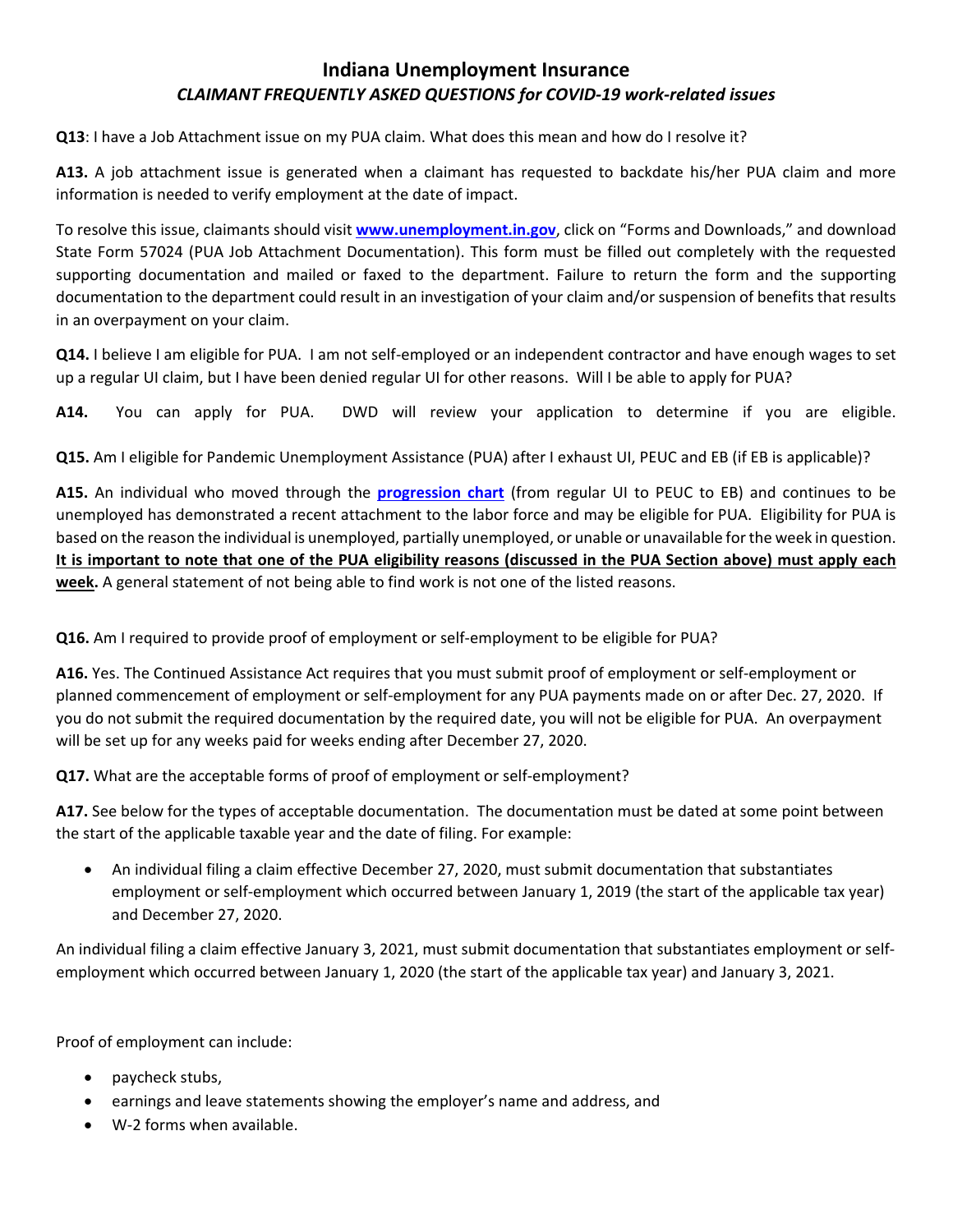Proof of self-employment can include:

- State or Federal employer identification numbers,
- business licenses,
- tax returns,
- business receipts, and
- signed affidavits from persons verifying the individual's self-employment.

Proof of the planned commencement of employment can include:

- letters offering employment, and
- statements/affidavits by individuals (with name and contact information) verifying an offer of employment.

Proof of the planned commencement of self-employment can include:

- state or Federal employer identification numbers,
- written business plans, or
- a lease agreement.

**Q18.** How do I submit my documentation for proof of employment or self-employment?

**A18.** You **must** submit the required documentation through your Uplink Claimant Self-Service homepage. You should have a "TO DO" to upload the information through the Secure File Exchange. The "TO DO" will remain on your homepage until DWD resolves the issue. This will allow you to upload additional documents if needed. Do not upload multiple versions of the same documentation. If you do not have a "TO DO", then click on your **PUA claim** on your homepage, which will take you to details regarding your PUA claim and you will see the Secure File Exchange link. The only exception to using the Secure File Exchange is if you file by phone. If you file by phone, you can fax or mail the required documentation to DWD at the below address. You **must** attach the Notice of Requirement to Submit Proof of Employment or Self-Employment that can be found on your Uplink Correspondence page.

**Q19.** What if I do not submit the documentation timely or if the documentation does not prove employment or selfemployment?

**A19.** You will not be eligible for PUA. An overpayment will be set up for any weeks paid for weeks ending after December 27, 2020.

**Q20.** What if I cannot submit the documentation timely?

**A20.** If you cannot submit the documentation by the deadline, you can request an extension. You must have good cause. The request MUST be received before the deadline. **If you do not request an extension before the deadline or the request does not show good cause, you will not be eligible for PUA.** To request an extension, send an email to [PUA@dwd.in.gov](mailto:PUA@dwd.in.gov) with this information:

- First and Last name
- Last 4 digits of your SSN
- Reason why you will not be able to provide documentation by the date above

You will be sent an email within 10 days informing you if your deadline has been extended. If you are granted an extension, the email will provide a new deadline.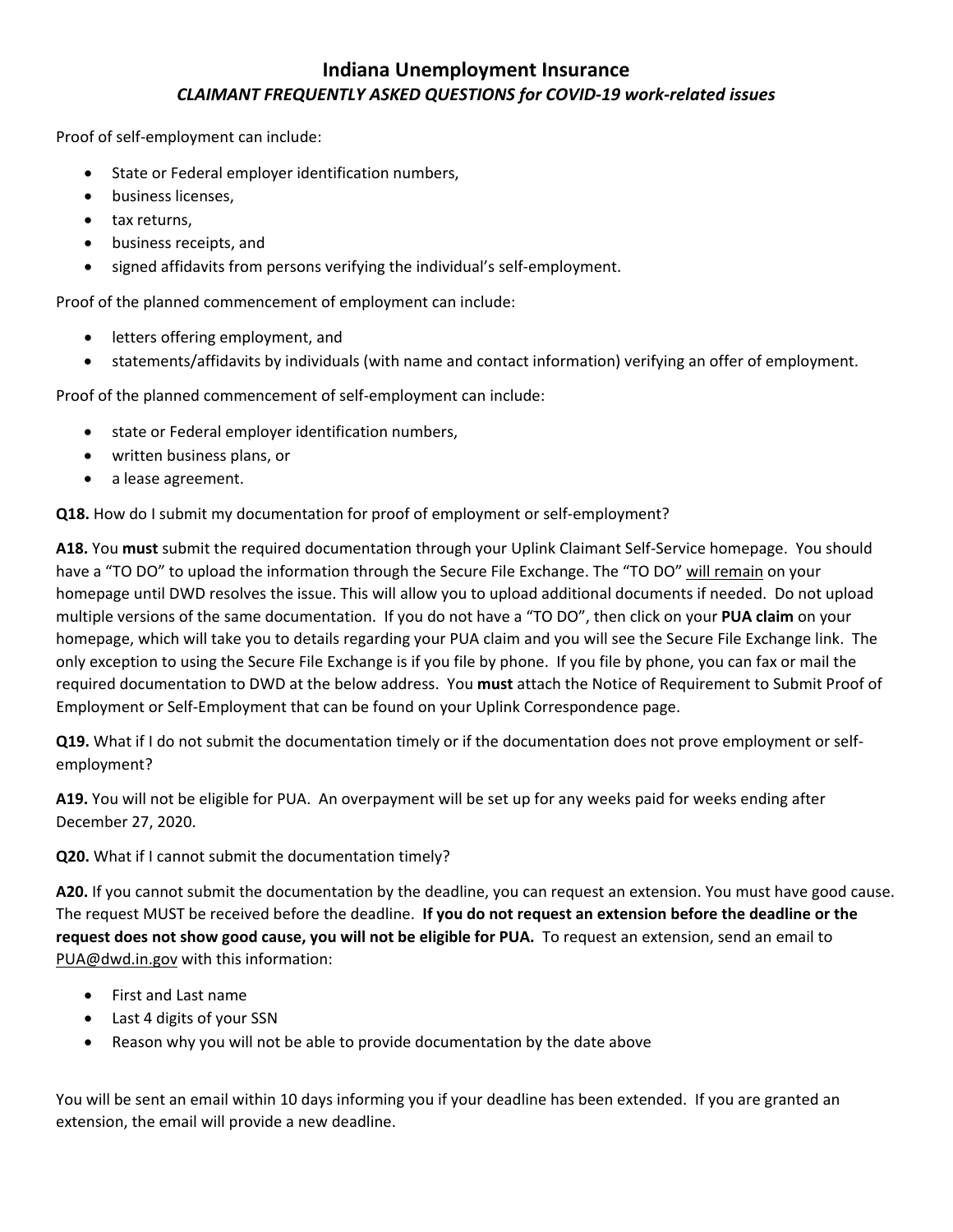#### **Q21.** What are the timeframes to submit my proof of employment?

**A21.** You will receive a notice on your Uplink correspondence page with the due date. Under the Continued Assistance Act, the documentation is due based on these guidelines:

- Individuals filing a new PUA claim on or after Jan. 31, 2021 (regardless of whether claim is backdated) must provide documentation substantiating employment or self-employment **within 21 days** of application or when instructed by the state (whichever is later), or show good cause to have such deadline extended; and
- Individuals with an existing PUA claim who receive a payment of PUA on or after Dec. 27, 2020 (regardless of which week ending date is being paid) must provide documentation substantiating employment or selfemployment **within 90 days** of application or when instructed by the state (whichever is later), or show good cause to have such deadline extended.

**Q22:** I was receiving Pandemic Unemployment Assistance (PUA) benefits, but now have a Pandemic Emergency Unemployment Compensation (PEUC) claim. My vouchers moved from the PUA claim to the PEUC claim and I now have an overpayment. Is there anything I can do about the overpayment?

**A22:** Based on federal guidance, DWD must pay benefits from claims in a particular order. If eligible, PEUC benefits must be paid before PUA benefits. You may qualify for the overpayment to be waived. Claimants must submit an Overpayment Waiver Request application for consideration. The Department will evaluate the request and issue a determination to the claimant. The application can be found at [www.unemployment.in.gov](http://www.unemployment.in.gov/) under "Forms and Downloads." Certain exclusions apply. Please see DWD Policy 2020-04 for more information about the waiver process. More FAQs on overpayments can be found at[: https://www.in.gov/dwd/indiana](https://www.in.gov/dwd/indiana-unemployment/individuals/overpayment-faq/)[unemployment/individuals/overpayment-faq/](https://www.in.gov/dwd/indiana-unemployment/individuals/overpayment-faq/)

*[Return to table of contents](#page-0-0)*

# <span id="page-10-0"></span>**SECTION C**

#### **PANDEMIC UNEMPLOYMENT ASSISTANCE (PUA) RECERTIFICATION**

#### Q1: What is Pandemic Unemployment Assistance (PUA) Recertification?

A1: Changes to the eligibility requirements for Pandemic Unemployment Assistance (PUA) led to this recertification process. The U.S. Department of Labor (USDOL) approved new COVID-19 related reasons under which claimants may self-certify eligibility for PUA. The recertification process applies to claimants who were previously denied PUA benefits because they did not meet one of the specific COVID-19 related reasons for at least one week. Affected claimants will be able to choose from the COVID-19 list for weeks that they were previously denied. The Department of Workforce Development will send you a notice if this applies to you.

Q2: What are the COVID-19 related reasons?

- A2: I have been diagnosed with COVID-19 or am experiencing symptoms of COVID-19 and am seeking a medical diagnosis.
	- A member of my household has been diagnosed with COVID-19.
	- I am providing care for a family member or a member of my household who has been diagnosed with COVID-19.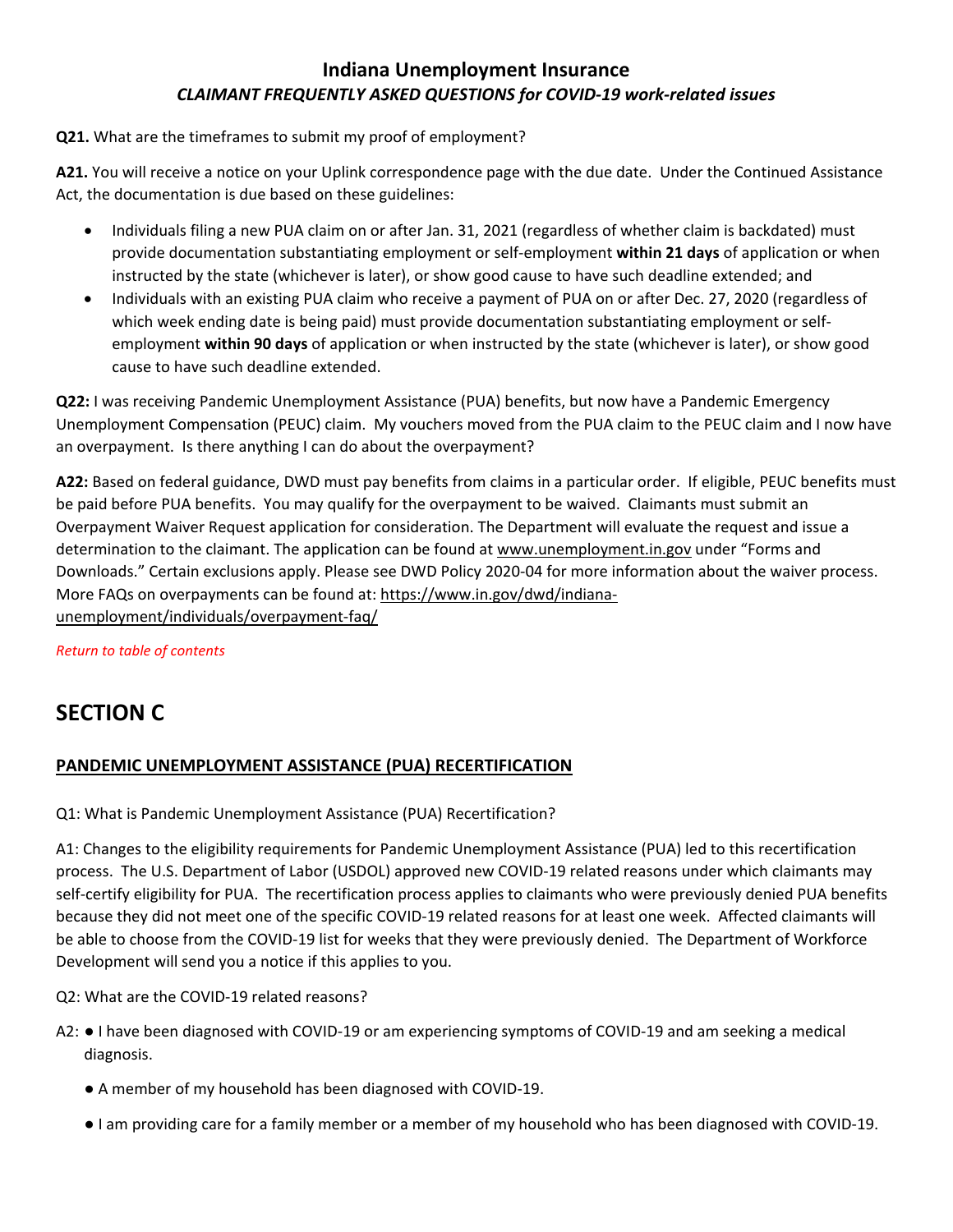● A child or other person in the household for which I have primary caregiving responsibility is unable to attend school or another facility that is closed as a direct result of the COVID-19 public health emergency and such school or facility care is required for me to work.

● I am unable to reach my place of employment because of a quarantine imposed as a direct result of the COVID-19 public health emergency.

● I am unable to reach my place of employment because I have been advised by a health care provider to selfquarantine due to concerns related to COVID-19.

● I was scheduled to commence employment and do not have a job or am unable to reach the job as a direct result of the COVID-19 public health emergency.

● I have become the breadwinner or major support for a household because the head of the household has died as a direct result of COVID-19.

- I had to quit my job as a direct result of COVID-19.
- My place of employment is closed as a direct result of the COVID-19 public health emergency.

● I am self-employed (including an independent contractor or gig worker) and experienced a significant reduction of services because of the COVID-19 public health emergency.

● I was denied continued unemployment benefits because I refused to return to work or accept an offer of work at a worksite that, in either instance, is not in compliance with local, state, or national health and safety standards directly related to COVID-19. This includes, but is not limited to, those related to facial mask wearing, physical distancing measures, or the provision of personal protective equipment consistent with public health guidelines.

● I provide services to an educational institution or educational service agency and am unemployed or partially unemployed because of volatility in the work schedule that is directly caused by the COVID-19 public health emergency. This includes, but is not limited to, changes in schedules and partial closures.

● I am an employee and my hours have been reduced or I was laid off as a direct result of COVID-19 public health emergency.

Q3: I did not receive a notice but think I should have. What should I do?

A3: If you were denied for a reason other than not meeting one of the COVID-19 related reasons for the week, you will not receive a notice. Call DWD and inform the agent that you think you should have a link to recertify any PUA weeks. The agent will then send your request to another team who will contact you with additional information.

Q4: I received a notice. What should I do?

A4: If you want to recertify vouchers, log into your Claimant Self-Service (CSS) homepage. Then click on the TO DO link called "Recertify PUA Voucher(s)." You can then enter the date that you were first impacted by COVID-19 and choose at least one COVID-19 answer for each week you were previously denied.

Q5: Why does it also ask me when I was first impacted by COVID-19?

A5: The USDOL requires us to ask you when your employment was first impacted by COVID-19. You will be shown the date that you originally provided on your PUA application. If the date your employment was first impacted is different than that date, provide the new date.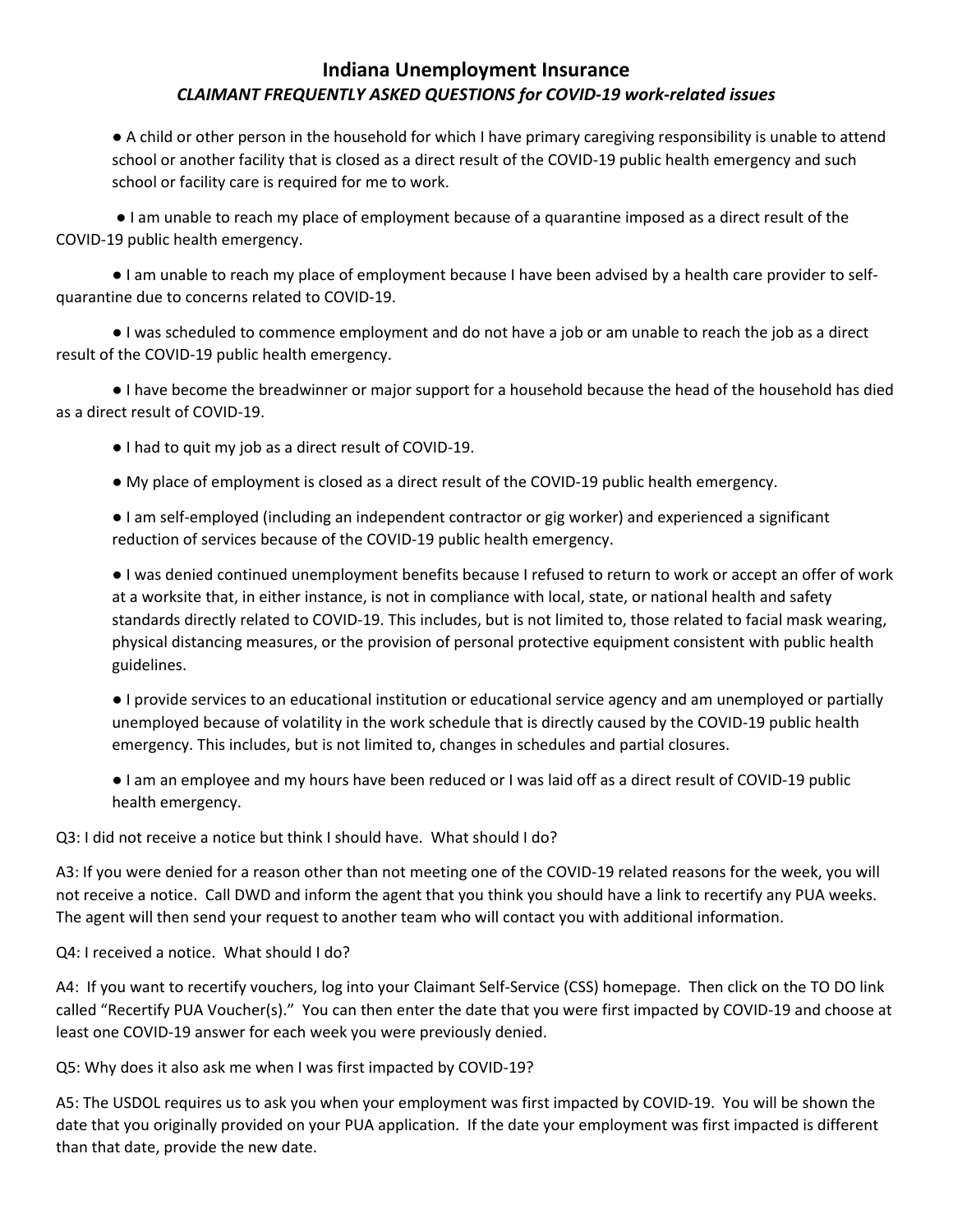Q6: What should I do if I do not want to recertify the week?

A6: If you do not want to recertify for a week, you can choose the option of "I don't want to recertify this week."

Q7: What should I do if at least one of the COVID-19 reasons shown above does not apply to me for the week?

A7: If none of the COVID-19 options apply to you for the week, choose "None of these options apply to me."

Q8: What happens after I have chosen to recertify PUA weeks?

A8: Staff will review your answers and determine whether the week becomes payable. If you have not completed the ID.me process to verify your identity, you will be required to do so. If you have not submitted proof of employment, you will be required to do so. The vouchers cannot be paid until you have verified your identity and submitted sufficient proof of employment.

In the payment section of your Uplink CSS homepage, weeks that are approved will show the amount paid. Additional payment details are available by clicking on the additional details link. If at least one week you recertify remains denied, you will receive additional correspondence, and the denied weeks will continue to show as zero dollars paid in Uplink CSS.

Q9: What should I do if I disagree with the results of the weeks I recertified?

A9: If you disagree with the denial and if you have not already appealed, you can find information on your appeal rights on the Generic Determination Notice that originally denied the week(s). That document can be found on your Uplink CSS Correspondence page.

*[Return to table of contents](#page-0-0)*

# <span id="page-12-0"></span>**SECTION D**

#### **PANDEMIC EMERGENCY UNEMPLOYMENT COMPENSATION (PEUC)**

**Q1**. I exhausted my 26 weeks of regular unemployment insurance benefits. Am I eligible for PEUC?

**A1.** Unemployment benefits are typically available to eligible claimants for up to 26 weeks. With the federal CARES Act passage, unemployment benefits have been temporarily extended through a program referred to as Pandemic Emergency Unemployment Compensation (PEUC). PEUC payments originally ended with week ending December 26, 2020. The Continued Assistance Act increased the maximum amount of benefits available under the PEUC program for an additional 11 weeks (from 13 times your average weekly benefit amount to 24 times your average weekly benefit amount. The American Rescue Plan Act further extended PEUC benefits an additional 25 weeks.

**Q2.** I believe I am eligible for PEUC, but I received a PUA application. What should I do?

**A2.** PEUC claims are created in Uplink when the claimant files a voucher on Sunday. The Uplink system determines whether the claimant meets the basic eligibility requirements to go to this claim level. If the regular UI claim exhausts before a PEUC claim sets up, a PUA application will be generated. If you do not believe you are eligible for PUA, you can continue filing your weekly voucher and see if the PEUC claim establishes. If it does not, you should file the PUA application. You can also file the PUA application right away as it will not slow down PEUC benefits.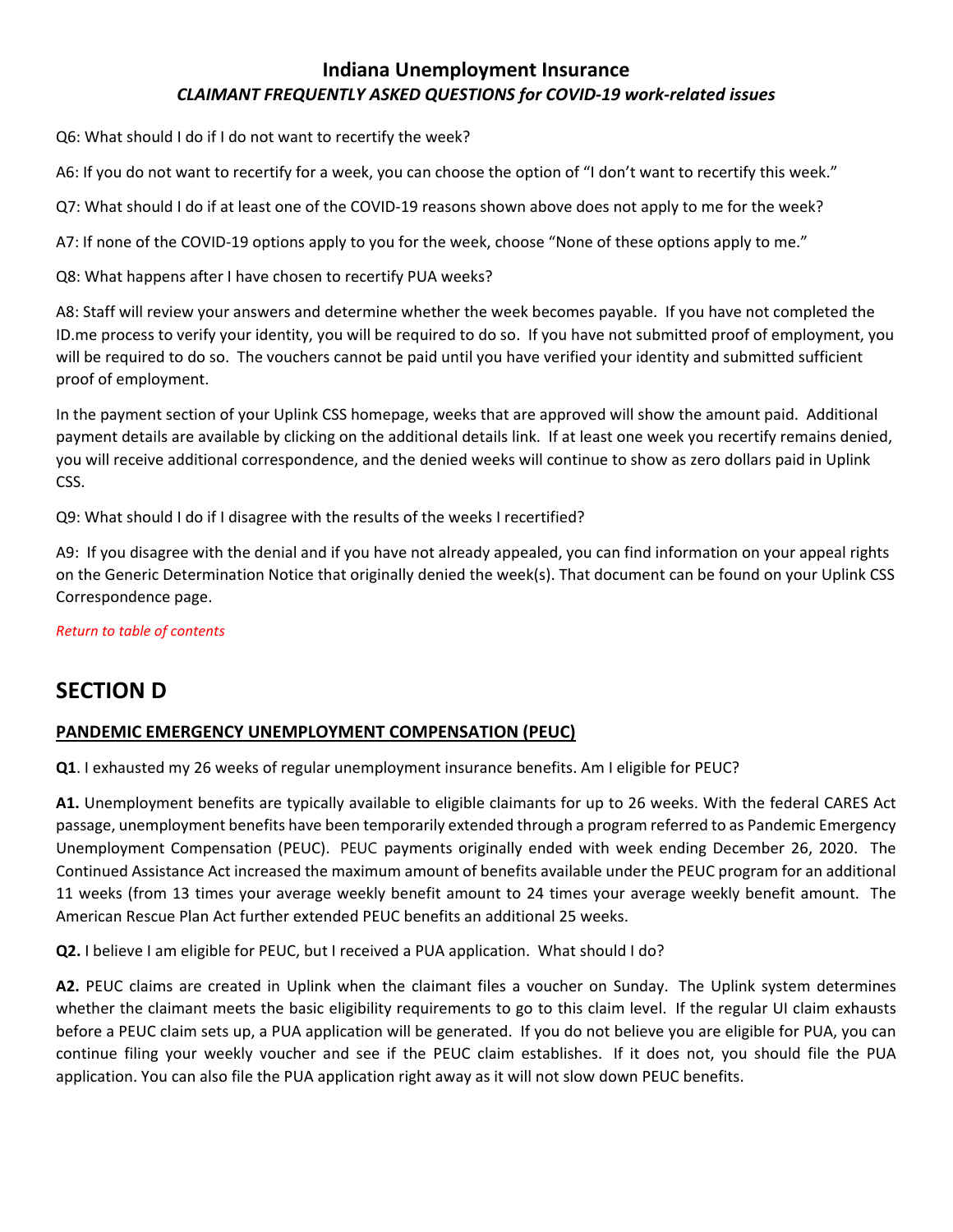**Q3.** How much will I receive in PEUC benefits?

**A3.** You will receive the same weekly benefit amount as your most recent regular UI claim. You will receive a monetary determination showing your weekly benefit amount.

**Q4.** How do I apply for PEUC under the Continued Assistance Act or the American Rescue Plan Act?

**A4**. There is no new PEUC application that must be filed to receive this benefit. Continue to file your weekly voucher for the PEUC program if you remain unemployed. You will also need to complete the To-Do on your Claimant Homepage to File a New UI Claim.

**Q5**. When do PEUC benefits begin under the Continued Assistance Act and the American Rescue Plan Act?

**A5.** PEUC initially ended on Dec. 26, 2020. PEUC benefits under the Continued Assistance Act may only be collected for weeks ending on or after Dec. 27, 2020 (so week ending Jan. 2, 2021) through week ending March 13, 2021. PEUC benefits under the American Rescue Plan may only be collected for week ending March 20, 21 through week ending September 4, 2021. For example, if you had no remaining benefit under PEUC in November 2020, you will not be able to start collecting the benefits as of November. You will have a gap in payments until week ending Jan.  $2^{nd}$  when the new PEUC program begins. Also, if you had no remaining benefit under PEUC in Feb 2021, you will not be able to start collecting the benefits as of Feb. You will have a gap in payments until week ending March 20, 2021 when the new PEUC program begins (unless you are eligible for PUA during those weeks).

**Q6.** How long does PEUC last under the Continued Assistance Act and the American Rescue Plan Act?

**A6.** The PEUC program expired under the Continued Assistance Act with week ending March 13, 2021. With the American Rescue Plan Act, PEUC expires Sept. 4, 2021.

**Q7.** I was actively filing for PUA week ending 12/26/20 but previously had a PEUC claim. Which program would I be eligible for under the Continued Assistance Act? OR I was actively filing for PUA week ending 3/13/21 but previously had a PEUC claim. Which program would I be eligible for under the American Rescue Plan Act?

**A7.** You may only collect PUA if you have exhausted any entitlement to PEUC (e.g., used up your benefits). Because of the additional PEUC benefits available, you are no longer eligible to receive PUA. If you continue to be unemployed or partially unemployed, you will automatically be moved to your existing PEUC claim. Note that your PEUC claim may have a different weekly benefit amount because the program uses a different look-back period for your prior earnings. When you file your weekly vouchers, add employment history for any employment you have had after the last voucher you filed. If you later exhaust benefits under the PEUC program and continue to be unemployed, partially unemployed, or unable or unavailable to work because of COVID-19, you may be eligible to resume collection of your existing PUA benefits if the PUA program is still in effect.

**Q8.** I was receiving PEUC benefits but had to file a new UI claim. The new UI claim opened with a lower WBA than the PEUC claim. Can I stay on the PEUC claim?

**A8.** You will stay on the PEUC claim if:

- The UI claim your PEUC is based on expired on or after 12/27/2020 and,
- You are eligible for benefits and,
- The newly filed UI claim has a WBA that is at least \$25 less than your PEUC claim WBA.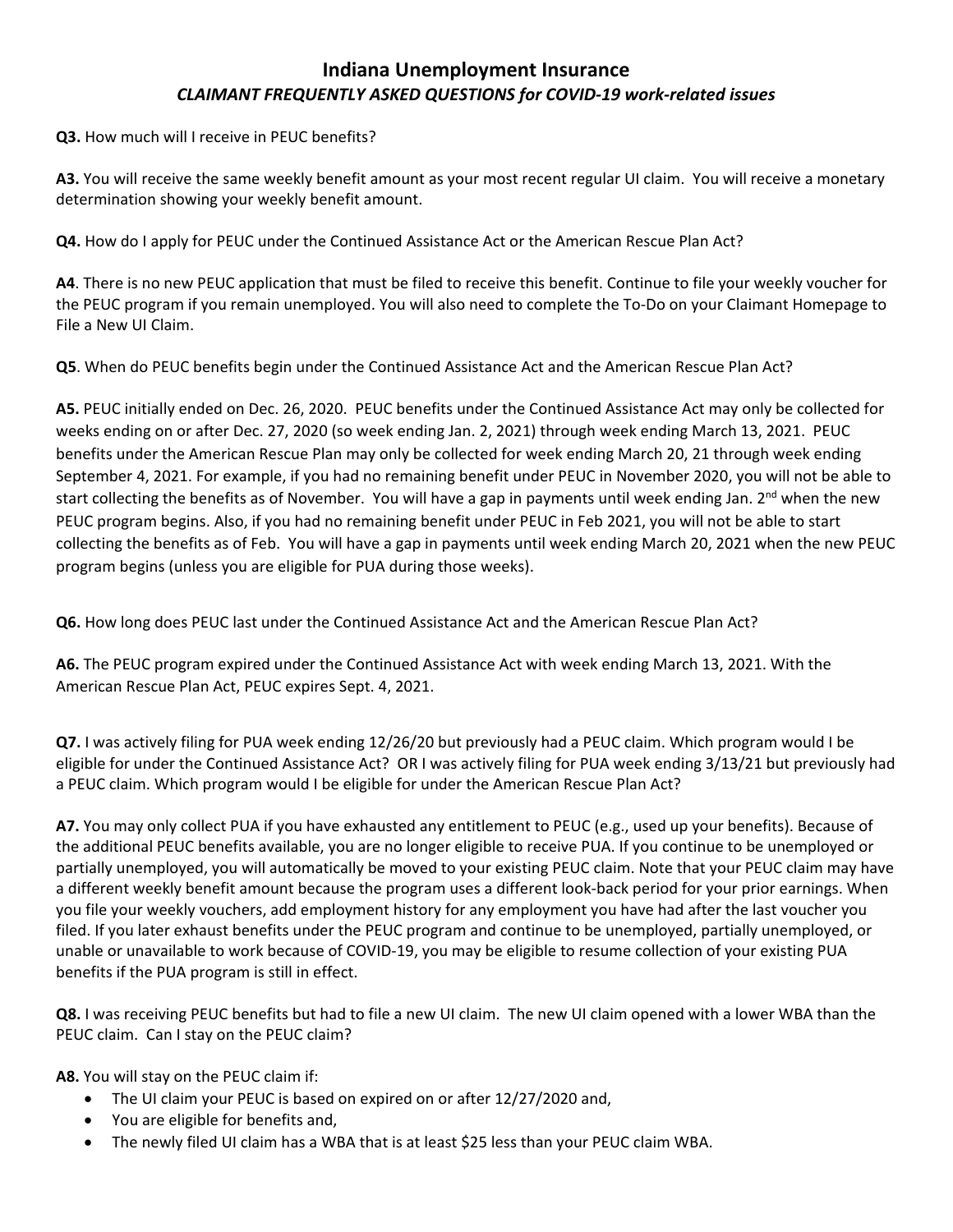Each week, we identify claimants who meet these requirements. If you are one of these claimants and will be staying on PEUC, DWD will send you an email when your vouchers have been moved back to the PEUC claim. In the meantime, continue to file vouchers each week.

**Q9:** I was receiving Pandemic Unemployment Assistance (PUA) benefits, but now have a Pandemic Emergency Unemployment Compensation (PEUC) claim. My vouchers moved from the PUA claim to the PEUC claim and I now have an overpayment. Is there anything I can do about the overpayment?

**A9:** Based on federal guidance, DWD must pay benefits from claims in a particular order. If eligible, PEUC benefits must be paid before PUA benefits. You may qualify for the overpayment to be waived. Claimants must submit an Overpayment Waiver Request application for consideration. The Department will evaluate the request and issue a determination to the claimant. The application can be found a[t www.unemployment.in.gov](http://www.unemployment.in.gov/) under "Forms and Downloads." Certain exclusions apply. Please see DWD Policy 2020-04 for more information about the waiver process. More FAQs on overpayments can be found at[: https://www.in.gov/dwd/indiana](https://www.in.gov/dwd/indiana-unemployment/individuals/overpayment-faq/)[unemployment/individuals/overpayment-faq/](https://www.in.gov/dwd/indiana-unemployment/individuals/overpayment-faq/)

#### *[Return to table of contents](#page-0-0)*

# <span id="page-14-0"></span>**SECTION E FEDERAL PANDEMIC UNEMPLOYMENT COMPENSATION (FPUC)**

**Q1**. Am I eligible for the additional CARES Act federal pandemic unemployment compensation (FPUC) benefits?

**A1.** If you are eligible for regular UI, PEUC, Extended Benefits (when they are available), or PUA, you will receive the additional FPUC payment. There is no application. FPUC was initially in the amount of \$600 effective from week ending April 4, 2020, to week ending July 25, 2020. With the Continued Assistance Act, FPUC was reinstituted at \$300 a week effective week ending January 2, 2021, to week ending March 13, 2021. With American Rescue Plan Act, FPUC is available from week ending March 20, 2021, to week ending Sept. 4, 2021. The FPUC benefit is taxable and is subject to child support withholding.

**Q2.** How do I get the additional FPUC payment each week?

**A2.** The additional weekly payment will automatically be applied to any eligible payments. There are no additional steps you need to take.

*[Return to table of contents](#page-0-0)*

# **SECTION F**

#### **WHAT HAPPENS AFTER I FILE FOR UNEMPLOYMENT INSURANCE BENEFIT?**

**Q1.** I filed a claim, and the Uplink online system shows that I have an issue holding my payments. What does that mean?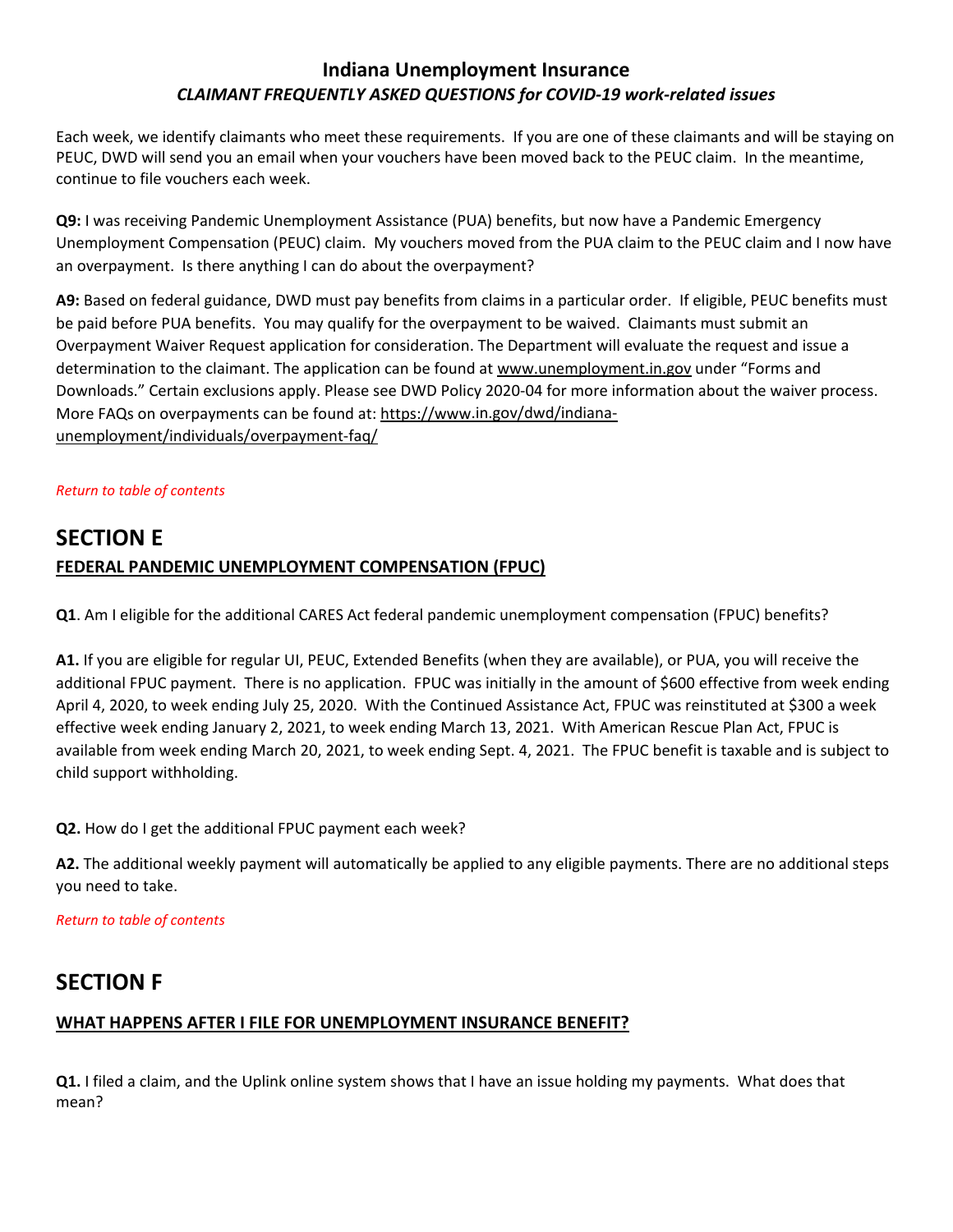**A1.** This means that your claim or voucher needs further analysis. This could be due to your earnings, your answers during filing, information from your employer, or information from other sources. Do not be worried. This is the normal process for many claims. A DWD Claims Investigator may have to contact you and/or your employer for more information. They also may be able to make a determination without contacting you. Under normal circumstances, decisions are typically made within 21 days but due to the high volume of claims, it could take longer to review claims that have issues that need to be reviewed. Common issues are (these are not an exhaustive list but are the most common):

- **Deductible Income** the department received information that the claimant received some type of income from his/her employer during the week at issue, such as payments from employment, vacation, sick, or other paid time off.
- **Employed Full Time** We have received information from the employer or the claimant that indicates the claimant is employed either full or part-time.
- **No Reasonable Assurance or School Worker** The claimant was a school employee or had school wages reported during the base period. There are state and federal guidelines requiring analysis on under these circumstances.
- **Not A&A** or Availability The agency received information that the claimant was not able and available to accept full time work that week.
- **Other Discharge** The agency received information that the claimant was discharged from their job for a nonspecific reason.
- **Temporary Service** The agency received information that the claimant worked for a temp service.
- **Work Performance**  The agency received information that the claimant was discharged from a base period employer for work performance issues.
- **Work Refusal**  The agency received information that the claimant was offered work and refused the offer of employment.
- **Gross Misconduct**  The agency received information that the claimant was discharged for a reason that is legally defined as gross misconduct.
- **Personal Reasons** The agency received information that the claimant had quit their job.
- **Job Attachment** Claimant has requested to backdate their PUA claim, and more information is needed to verify employment at the date of impact. See more information on how to resolve this issue under the PUA FAQ section below.
- **Eligibility** The agency received information on a PUA claim that needs additional investigation to determine if the claimant is eligibility for PUA.
- **PUA Multistate Verification** The agency received information on a PUA claim that the claimant worked or filed taxes in another state in the last two years.
- **PUA Earnings Verification** This issue does not hold payment; it allows a claimant to provide proof of earnings to adjust their PUA weekly benefit amount (WBA).
- **Identity Verification** The agency needs to verify your identity. You will have a TO DO item on your claimant homepage that says, "Identity Verification Needed." Click on that link and it will walk you through the steps to verify your identity through ID.me. For instructions on how to use ID.me, **[visit this page](https://www.in.gov/dwd/indiana-unemployment/fraud/id.me/)**.
- **Claim Investigation issue** more information is needed to verify details about eligibility for benefits. To resolve this issue, claimants should visit their Uplink homepage and download State Form 57031. This form must be filled out completely with the requested supporting documentation and mailed or faxed to the department. Failure to return the form and the supporting documentation to the department could result in an investigation of your claim and/or suspension of benefits that results in an overpayment on your claim.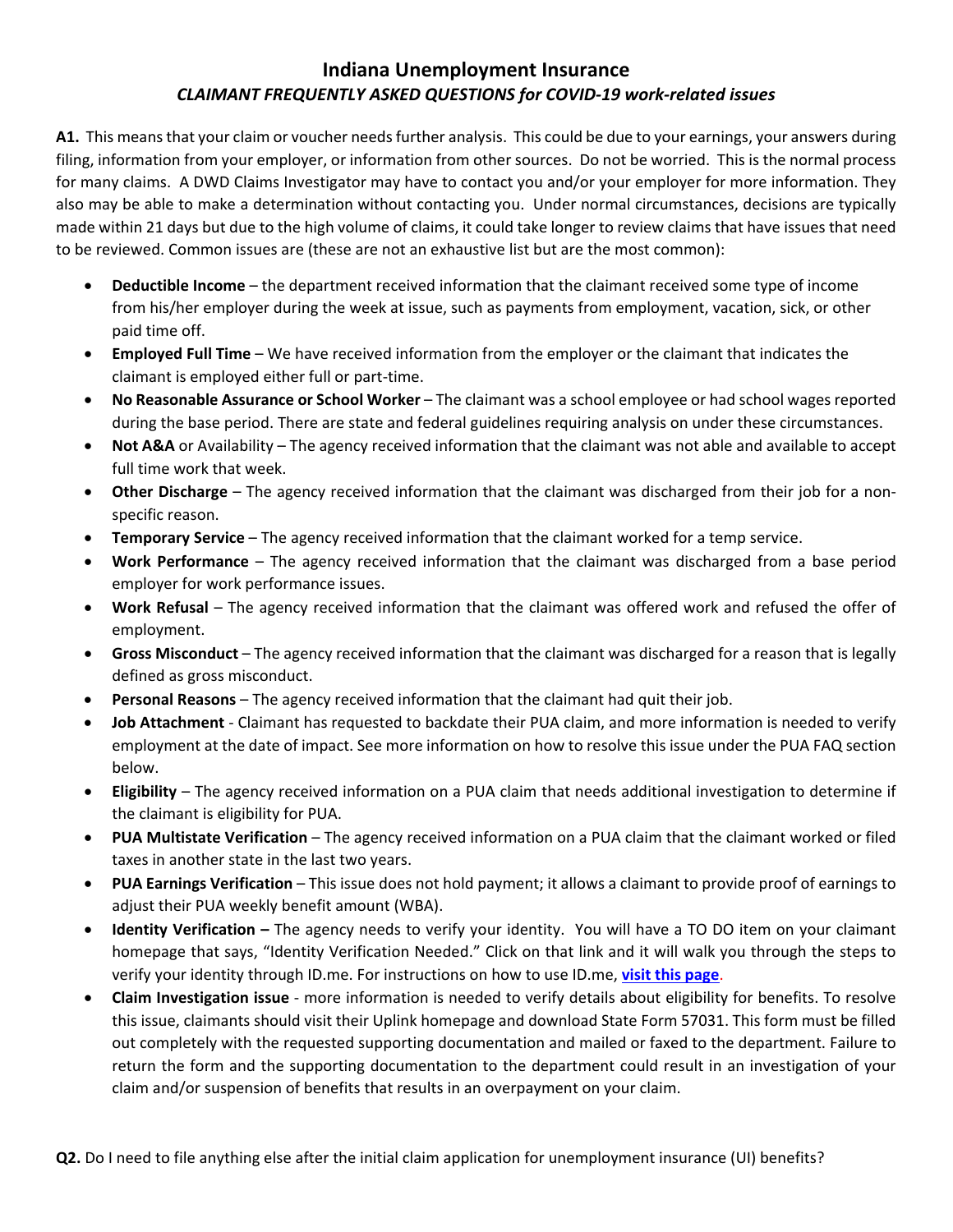**A2.** Yes. You must file a voucher EACH WEEK through the Uplink online filing system and comply with the terms of the weekly vouchers to continue to be eligible for and receive benefits each week. You must submit your weekly voucher during the week following your initial application and then every week after for as long as you remain unemployed. You must file the weekly vouchers even if you have not received a determination regarding eligibility for benefits.

**Q3.** Is the one week waiting period for unemployment insurance benefits being waived?

**A3.** The one-week waiting period for payment of unemployment insurance (UI) was waived by the Governor's Executive Order from week ending March 8, 2020, through week ending September 4, 2021 This means that benefits were paid for the first week of eligibility during this time period. The waiting period will return with benefit week ending 09/11/2021. If the first payable week on your claim is benefit week ending 09/11/2021 or after, you will serve a waiting period for that week. Do not wait to file your claim. File as soon as you become unemployed. You will not receive benefits during the waiting period. Any wages earned during your waiting period must be reported.

**Q4.** When will I receive my first unemployment insurance (UI) payment?

**A4.** You should receive your first payment within three weeks if there are no issues with your initial claim application for benefits.

**Q5.** Am I required to search for work?

**A5.** Yes. While the requirement to search for work was waived for a period of time, this requirement has been restarted based on the Governor's Executive Order 21-13. Beginning the week of June 06-12, 2021, you must complete a work search activity or benefits can be denied for that week. For more information on what qualifies as a work search activity, please se[e Work Search.](https://www.in.gov/dwd/indiana-unemployment/individuals/work-search/)

**Q6.** If I receive a "Check Stub Coversheet" asking me to send a copy of my pay stubs to DWD via mail or fax, but I do not have a fax machine, can I email these?

**A6**. You likely received a form called "Check Stub Coversheet." If so, this is automatically sent to a claimant who might have a deductible income issue (you reported receiving vacation pay, sick pay or the like from your employer) on a regular UI claim. If you fax the information, then it goes to the DWD imaging department to be imaged under your claim. When it gets assigned to a DWD claims investigator, then they will have the information. If you don't have access to a fax machine, then you can wait until the claims investigator contacts you. There is even a chance that the claims investigator won't need to contact you. You will not be penalized by not sending the pay stub information via fax.

#### **Q7.** How do I get paid if I am eligible?

**A7**. At the end of the claim filing process, you will make a payment election. You will be directed to Key Bank's website as Key Bank is the DWD payment vendor. You can choose between: (1) Direct Deposit to a U.S. checking/savings account, or (2) a Key2Benefits prepaid MasterCard. If you do not make a choice, you will receive a Key2Benefits prepaid MasterCard at the mailing address on file for you on CSS. As to when you will receive payment:

- Direct deposit: money will be deposited in the bank account provided within two business days **of the weekly voucher being approved**.
- Debit Card: money will be deposited on the Key2Benefits card within a day **of the weekly voucher being approved.**

*[Return to table of contents](#page-0-0)*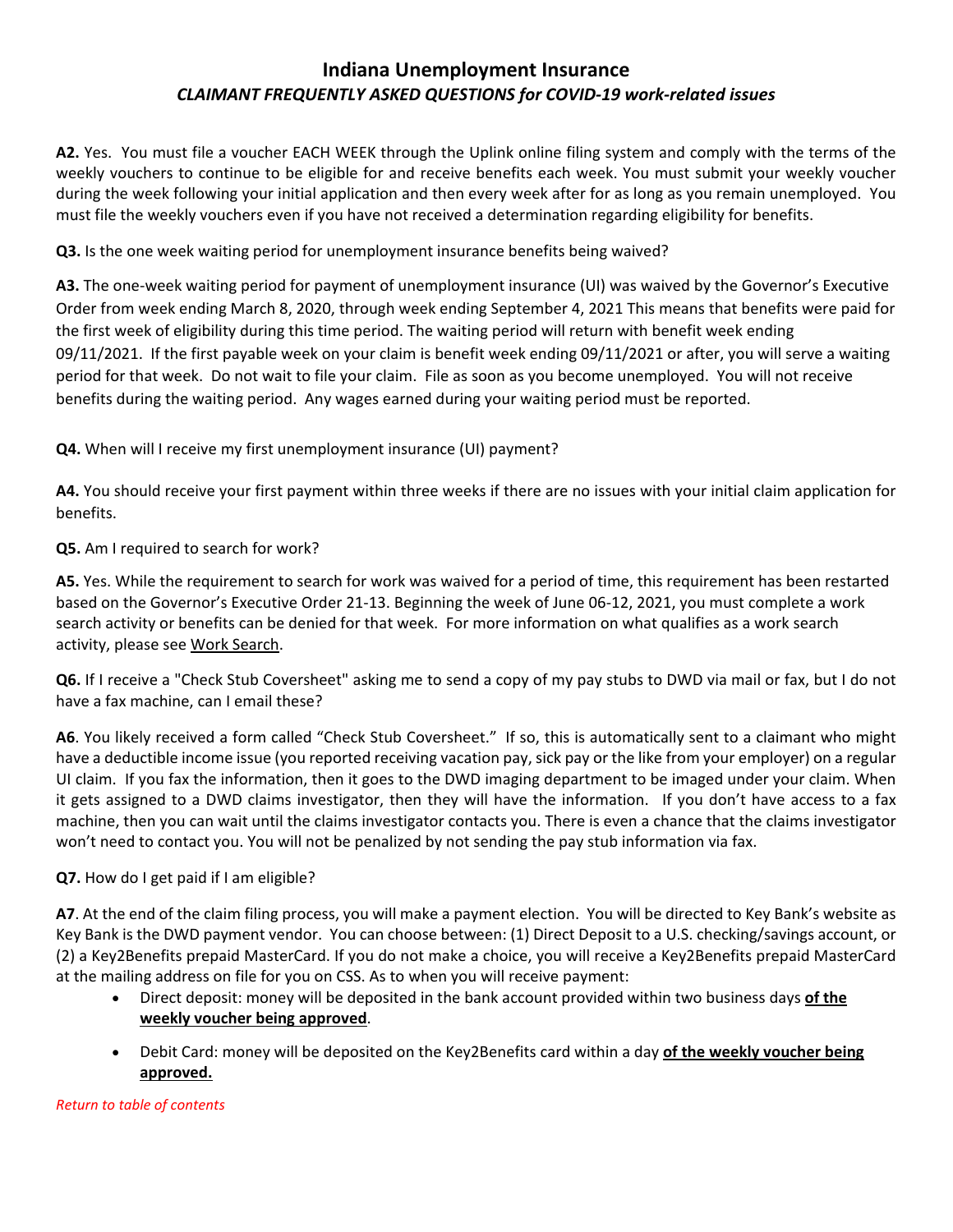# <span id="page-17-0"></span>**SECTION G**

### **IDENTITY VERIFICATION, IDENTITY THEFT AND OTHER INFORMATION ON POSSIBLE FRAUD?**

**Q1.** I have an "Identity Verification" issue on my claim. What does that mean and how do I resolve it?

**A1.** Due to the national fraud scheme that is occurring, DWD has taken some additional steps to verify claimant's identities. For your unemployment claim to move forward, DWD must verify your identity. To complete the identity verification process, click on the TO DO item on your claimant homepage that says, "Identity Verification Needed." Click on that link and it will walk you through the steps to verify your identity through ID.me which is a quick and secure identity verification process. For instructions on how to use ID.me, **[visit this page](https://www.in.gov/dwd/indiana-unemployment/fraud/id.me/)**. Once your identity is successfully verified and matches the records on file at DWD (which can take up to 72 hours to resolve in Uplink), we can move forward with any other issues on your claim that may be holding benefits. Continue to check your Uplink account regularly for the most current status. NOTE: Do not submit any other personal documentation through other means as this will only delay the resolution of your issue and subject you to potential theft by criminals.

**Q2:** What if I can't click the button to go to ID.me?

**A2:** You cannot verify through ID.me if you do not have an open claim. **You will need to wait until your claim is in open status** in order to complete identity verification. To check if your claim is in open status, look at the Claims section of your Claimant Homepage. Under the Claim Status column, you will see the word "Open". If you see "Deny", "Expired", or "Pending" you will not be able to access Identity Verification through ID.me. (See red box below for where to look)

| <b>Claimant Homepage</b> |            |                                           |                           |                   |                                    |                  |  |  |  |
|--------------------------|------------|-------------------------------------------|---------------------------|-------------------|------------------------------------|------------------|--|--|--|
| Confirmation History     |            |                                           | Correspondence History    |                   |                                    |                  |  |  |  |
| TO-DO                    |            | File a New Unemployment Insurance Claim G |                           |                   |                                    |                  |  |  |  |
| <b>PAYMENTS</b>          |            |                                           |                           |                   |                                    | ㅅ                |  |  |  |
| <b>Benefit Week</b>      | File Date  | Last Payment Date                         | Entitlement               | <b>Total Paid</b> | <b>Additional Details</b>          |                  |  |  |  |
| 12/13/2020 - 12/19/2020  | 12/25/2020 |                                           | \$0.00                    | \$0.00            | Click here for additional details  |                  |  |  |  |
| 12/06/2020 - 12/12/2020  | 12/18/2020 |                                           | \$0.00                    | \$0.00            | Click here for additional details  |                  |  |  |  |
| 11/29/2020 - 12/05/2020  | 12/08/2020 |                                           | \$0.00                    | \$0.00            | Click here for additional details  |                  |  |  |  |
| 11/22/2020 - 11/28/2020  | 11/29/2020 |                                           | \$0.00                    | \$0.00            | Click here for additional details. |                  |  |  |  |
| 11/15/2020 - 11/21/2020  | 11/29/2020 |                                           | 50.00                     | \$0.00            | Click here for additional details. |                  |  |  |  |
| <b>CLAIMS</b>            |            |                                           |                           |                   |                                    | ^                |  |  |  |
| Claim Status             | Program    | BYE <sup>O</sup>                          | Paid to Date <sup>®</sup> | MBA <sup>8</sup>  | WEA <sup>8</sup>                   | RBA <sup>®</sup> |  |  |  |
| Deny                     | UI         | 10/02/2021                                | \$0.00                    | \$0.00            | \$0.00                             | \$0.00           |  |  |  |
| Deny                     | UI         | 07/03/2021                                | \$0.00                    | \$0.00            | 50.00                              | \$0.00           |  |  |  |
| Deny                     | UI         | 05/15/2021                                | \$0.00                    | \$0.00            | 50.00                              | 50.00            |  |  |  |
| Expired                  | PUA        | 12/26/2020                                | \$2,235.00                | \$5,811.00        | \$149.00                           | \$3,576.00       |  |  |  |

**Q3.** What does it mean when my account is "revoked", or I have a message on my CSS home page that states there is a problem with my account and to call the contact center?

**A3.** Due to the national fraud scheme that is occurring, DWD has taken some additional measures to detect suspected fraud and locked certain accounts for suspicious activity. If you have a message that states there is a problem with your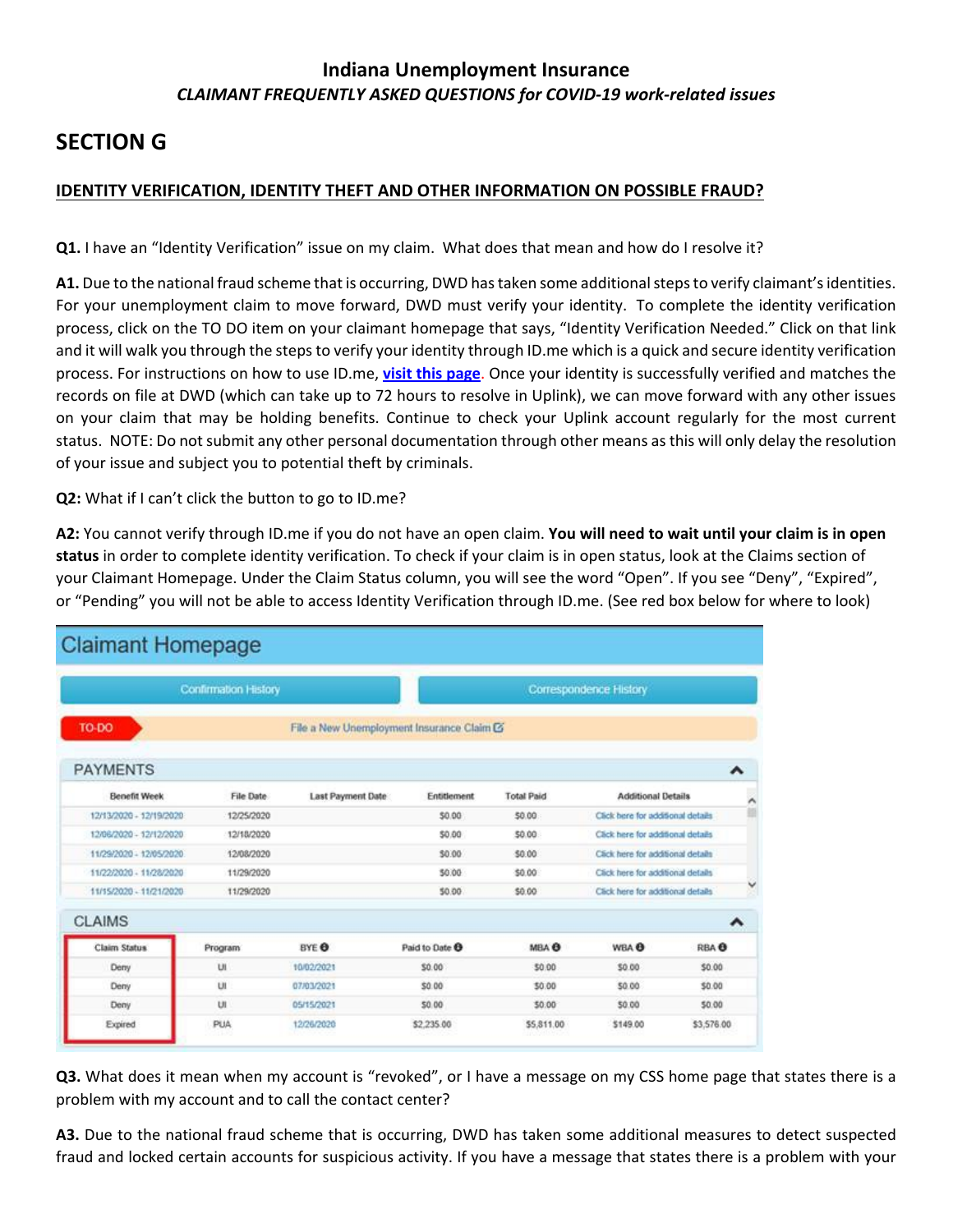account, you should first ensure you check your correspondence to see if you received a notice requiring you to submit additional documentation to the department. You should also check to see if there are any to-do items on your homepage, including a request to verify your identity through ID.me. If you have sent in all required documentation and resolved any outstanding to-do items and your account is still locked, please contact DWD at 1-800-891-6499 for more information on next steps.

If you have a message that states your account has been revoked and you are unable to login, please contact DWD at 1- 800-891-6499 for information on next steps. Do not submit any personal documentation to DWD unless specifically requested as this will only delay the process and subject you to potential theft by criminals. See DWD's latest fraud alert for important steps to protect yourself. **<https://content.govdelivery.com/accounts/INDWD/bulletins/29861eb>**

**Q4.** What do I do if information in my UI Uplink account is changed without my knowledge?

**A4.** DWD issued a fraud alert on June 16, 2020 to notify those who have filed for unemployment insurance benefits in 2020 that they need to protect their personal information from potential scammers. As a result of continued attempts by fraudsters, on August 2, 2020, DWD asked that you do the following two things before filing further vouchers:

- Change your password in Uplink to something no one else will know and something that you have not used in the past on other sites (use the password reset option on the Uplink homepage); AND
- Check your payment election status to ensure it is the payment election that you chose; if you chose direct deposit to your bank account, ensure that the correct bank account is listed. If it is not, immediately fix it. It is recommended that you check this each week prior to completing your weekly voucher.

If you are unable to access your account using the "forgot username" or "forgot password" process, please contact DWD at 1-800-891-6499 for information on next steps.

**Q5.** What do I do if someone changed my banking information, and my payments were wrongfully sent to another account?

**A5.** If you believe that your payments were wrongfully diverted to another bank account, follow the steps below. Then file an electronic report with the Indiana State Police by filling out the form available at **<https://www.in.gov/dwd/2464.htm>** and emailing it to **[uifraud@isp.in.gov](mailto:uifraud@isp.in.gov)**.Please do not contact Key Bank as they are unable to assist in the recovery of these funds.

- Change your password in Uplink to something no one else will know and something that you have not used in the past on other sites (use the password reset option on the Uplink homepage); AND
- Check your payment election status to ensure it is the payment election that you chose; if you chose direct deposit to your bank account, ensure that the correct bank account is listed. If it is not, immediately fix it. It is recommended that you check this each week prior to completing your weekly voucher.
- Fill out **[State Form 57068](https://forms.in.gov/Download.aspx?id=14850)** and mail or fax it to the department. Upon receipt of this form, DWD will initiate an investigation and issue a determination.
- If you are requesting payments be re-issued, you must also file a file an electronic report with the Indiana State Police by filling out the form available at **<https://www.in.gov/dwd/2464.htm>** and emailing it to **[uifraud@isp.in.gov](mailto:uifraud@isp.in.gov)**. Include a copy of the report when you submit the above form.

**Q6:** I received a text message regarding an unemployment insurance claim or account advising me to click a link. What do I do?

**A6: Do not click on the link provided in the text message**. These text messages are from fraudsters attempting to obtain personal information from individuals to perpetrate fraud. These text messages are being sent both to individuals who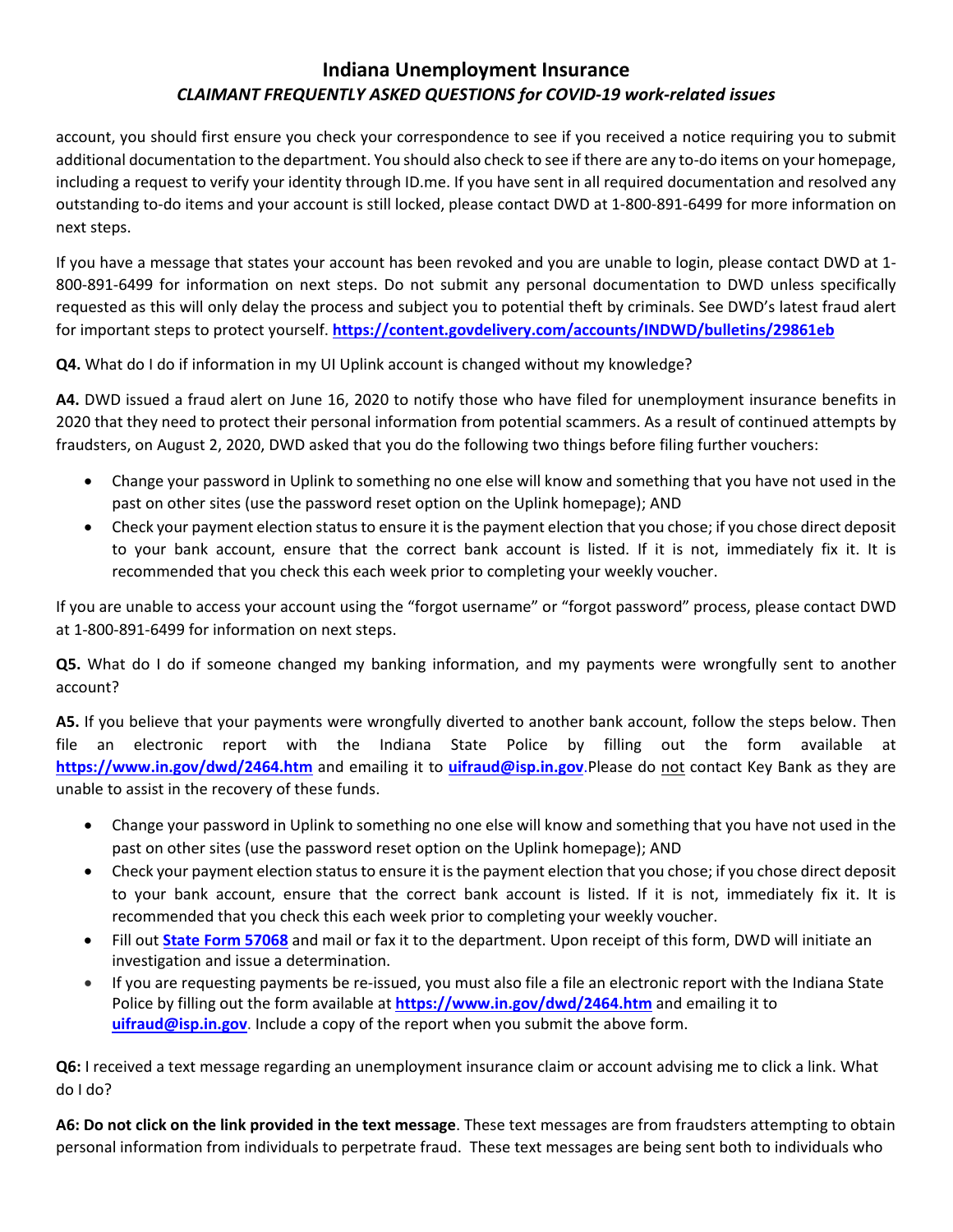have never filed an unemployment claim and to individuals who have filed. The DWD Unemployment Insurance division does NOT send claimants text messages regarding their unemployment insurance claim. Individuals who receive this text message should notify the department by sending an email to **[AskUIContactCenter@dwd.IN.gov](mailto:AskUIContactCenter@dwd.IN.gov)**. A screenshot of the text message would be helpful as we work to have these fraudulent sites shut down. If you clicked on the link and your unemployment insurance account was compromised, please call the DWD Contact Center immediately for further assistance. If payments were wrongfully diverted to the fraudster, you will need to fill out State Form 57068 as discussed above so that we can investigate the matter and repay the funds to the legitimate claimant.

**Q7.** What do I do if someone has stolen my identity and filed an account using my personal information?

**A7.** If you believe you are a victim of ID theft, please do the following:

- Fill out [State Form 57068](https://forms.in.gov/Download.aspx?id=14850) and mail or fax it to the department. Upon receipt of this form, DWD will lock the account from further use and initiate an investigation and issue a determination.
- If you are currently employed, contact your employer's human resources department so that they can protest your claim with DWD
- Report to Law Enforcement:
	- o File an electronic report with the Indiana State Police by filling out the form available at **<https://www.in.gov/dwd/2464.htm>** and emailing it to **[uifraud@isp.in.gov](mailto:uifraud@isp.in.gov)**.
	- o File an identity theft complaint with the Indiana Attorney General's Office at **<https://www.in.gov/attorneygeneral/2895.htm>** or by calling (800) 382-5516.
	- $\circ$  The FBI also encourages victims to report fraudulent or any suspicious activities to the Internet Crime Complaint Center at **[http://www.ic3.gov.](http://www.ic3.gov/)** You may consult **[http://identitytheft.gov](http://identitytheft.gov/)** for help in reporting and recovering from identity theft.
- Protect your credit: Notify the Credit bureaus (Equifax, Experian, and TransUnion)
- Understand identity theft and taxes: For more information about identity theft and the taxes/the 1099-G, please visit:
	- a) Indiana: **<https://www.in.gov/dwd/indiana-unemployment/individuals/1099g/>**
	- b) IRS: **<https://www.irs.gov/identity-theft-fraud-scams/identity-theft-and-unemployment-benefits>**

*[Return to table of contents](#page-0-0)*

# <span id="page-19-0"></span>**SECTION H**

#### **WHAT IF I REFUSE TO RETURN TO WORK OR REFUSE AN OFFER OF EMPLOYMENT?**

**Q1.** I have a general fear of work due to COVID-19. If I quit or refuse to return to work, would I be eligible for benefits?

**A1.** No. You will not be eligible for any unemployment benefits (UI, PEUC or PUA) based solely on a general fear of COVID-19. Please contact your employer regarding potential telecommuting, paid time off or other options they may be offering.

**Q2.** I am called back to work but either myself or a household member has COVID-19 or are quarantined. Can I not return to work and continue to be eligible for unemployment benefits during this time period?

**A2.** You will not be eligible for regular UI effective with week ending June 6, 2021. You may be eligible for PUA. See the PUA section for more information.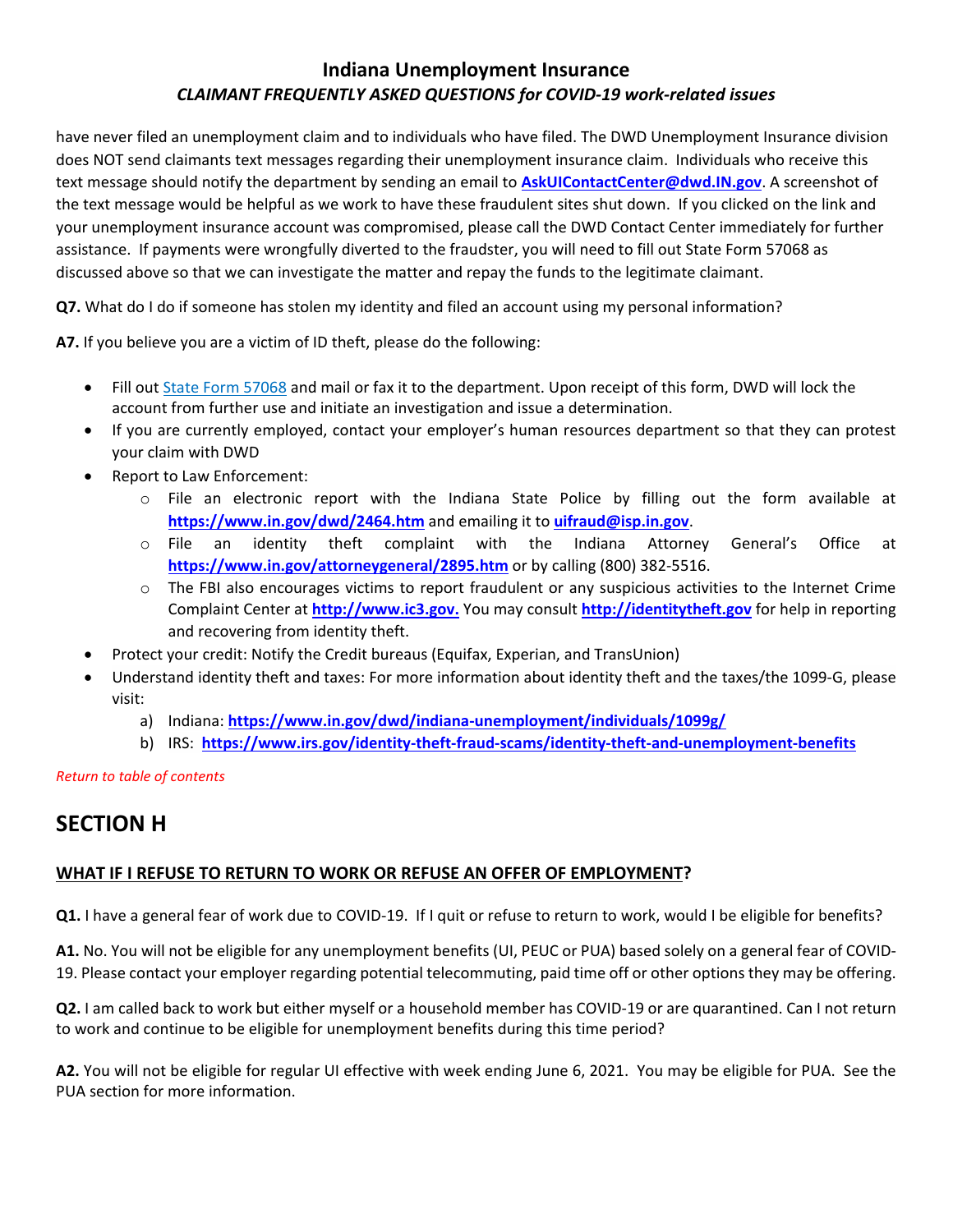**Q3.** I do not have childcare due to my child's school or daycare being closed from COVID-19. I am called back to work (either after being off of work or after teleworking due to Covid-19) or quit due to my childcare situation. Am I eligible for unemployment benefits?

**A3.** You should work with your employer to identify whether they can make accommodations to your job (such as a shift change or telework) to allow you to work. However, if your employer is unable to do this, you will no longer be eligible for regular unemployment insurance benefits as of May 23, 2020. You may be eligible for PUA. See more information on PUA in these FAQs. If you receive a Determination of Eligibility that you are denied regular unemployment benefits due to this issue, you can then apply for PUA on your Claimant Homepage.

**Q4.** I am called back to work but am high risk as defined by the CDC and have been advised to quarantine by my medical provider. Am I eligible for unemployment benefits if I do not return to work?

**A4.** You should work with your employer to identify whether they can make accommodations to the workplace or your job to ensure that your specific medical issues are addressed. However, if your employer is unable to do this, you will not be eligible for regular unemployment insurance benefits, but you may be eligible for PUA if one of the PUA reasons applies to you for each week you claim. See more information on PUA in these FAQs. If you receive a Determination of Eligibility that you are denied regular unemployment benefits due to this issue, you can then apply for PUA on your Claimant Homepage.

**Q5.** I was offered to return to my job or was offered a new job but refused it. Will it impact my unemployment insurance, PEUC or PUA benefits?

**A5.** Refusing a suitable job offer can impact your eligibility for benefits. A suitable job offer is a job under substantially the same terms and conditions as your previous job. Other factors that are looked at when determining if a job offer is suitable are:

- 1) the risk involved to your health, safety, and morals;
- 2) your physical fitness and prior training and experience;
- 3) how long you have been unemployed and how likely you are to receive a better job offer; and
- 4) whether the work is more than 30 miles from your home or most recent worksite.

Once you have claimed benefits for more than five weeks in a row, there are rules about the amount of pay you must accept.

- If you have been unemployed for more than five weeks, the work is suitable if it pays 90% or more than your most recent regular weekly wage and meets all the other standards for suitable work.
- If you have been unemployed for more than eight weeks, the work must pay 80% or more than your most recent regular weekly wages and meet all the other standards for suitable work.

There are three reasons that a job offer is not suitable work:

- 1) The job is available because of a strike, lockout, or other labor dispute;
- 2) The job requires you to join a union, resign from a union, or prohibits joining a union;
- 3) You would have to drop out of DWD approved training to take the job.

Even if the job offer is considered suitable, you can refuse it for work related reasons if you have good cause. Work related reasons could be pay, hours, type of work, or distance. Good cause will be determined based on your length of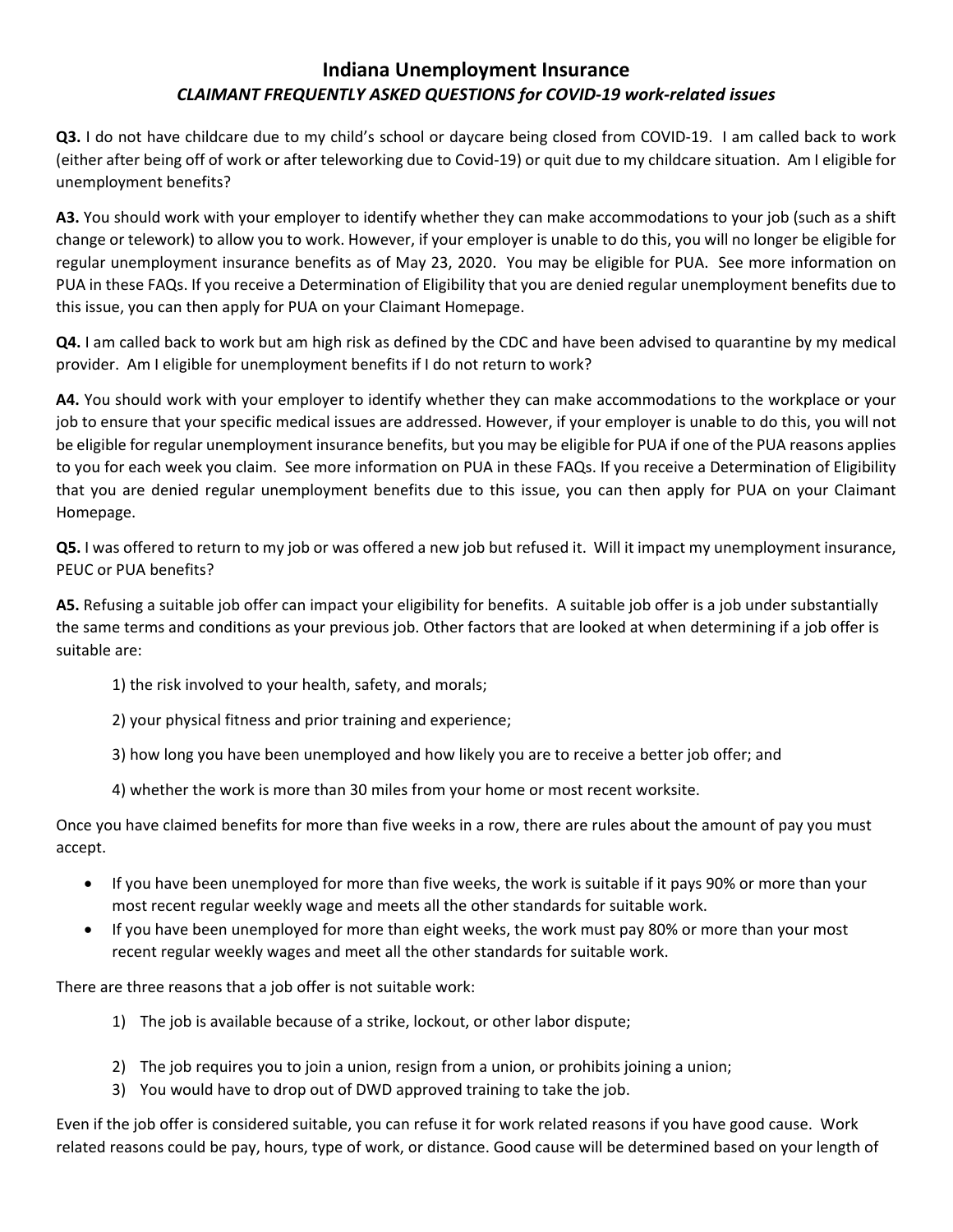employment, prior pay, conditions of work, additional or new education or skills, prospect of other employment, and availability of work and pay. Personal reasons will not usually be considered good cause because they are not related to the job.

**Q6.** If an employer reports my refusal to return to work or my refusal to accept a suitable job offer, what happens next?

**A6.** You will receive a notice on your Uplink correspondence page that an employer has made a report. The Department will investigate the work refusal, and you will receive a Determination of Eligibility (DOE) in Uplink. The DOE will state whether you are qualified or ineligible for UI benefits and explain why the decision was made. If the DOE denies or reduces your UI benefits, you have the right to appeal the DOE. The instructions for appealing are on the DOE.

#### *[Return to table of contents](#page-0-0)*

# <span id="page-21-0"></span>**SECTION I**

#### **THE LOST WAGES ASSISTANCE (LWA) PROGRAMS**

**Q1**. What is the Lost Wages Assistance (LWA) program?

**A1**. The federal Lost Wages Assistance (LWA) Program was created through a Presidential Executive Order to provide temporary FEMA benefits to unemployed workers impacted by the COVID-19 pandemic. Because this program is administered through FEMA, it is not an unemployment insurance program. The program lasted 6 weeks, from August 1 through September 5, 2020.

**Q2**. Who was eligible for the \$300 in LWA funding?

**A2**. To be eligible to receive an additional \$300 per week, all the conditions below had to be met:

- 1) Your weekly benefit amount was at least \$100 under regular state unemployment insurance (UI), Pandemic Unemployment Assistance (PUA), Pandemic Emergency Unemployment Compensation (PEUC), or other eligible federal UI programs; and
- 2) You certified by December 27, 2020, that you were unemployed or partially unemployed due to disruptions caused by the COVID-19 pandemic; and
- 3) DWD determined that you were eligible for an underlying benefit payment for the week; and
- 4) The LWA program has available funding from FEMA.

**Q3**: Is Indiana still paying Lost Wages Assistance (LWA) for eligible weeks of 08/01/2020 – 09/05/2020?

**A3**: No, LWA is not payable on payments for those weeks issued after September 27, 2021.

**Q4**: Is my LWA overpayment eligible for a waiver?

**A4**. Possibly. LWA overpayments are eligible for a waiver if the claimant was not at fault, and ordering a repayment would be contrary to equity and good conscience. To be considered for an overpayment waiver, you must:

- If there is an outstanding appeal, wait until the appeal is completed;
- If there is an outstanding identity verification issue, resolve that issue; and
- Submit an Overpayment Waiver Request application for consideration, which can be found at [www.unemployment.IN.gov](https://www.in.gov/dwd/indiana-unemployment) under "Forms and Downloads."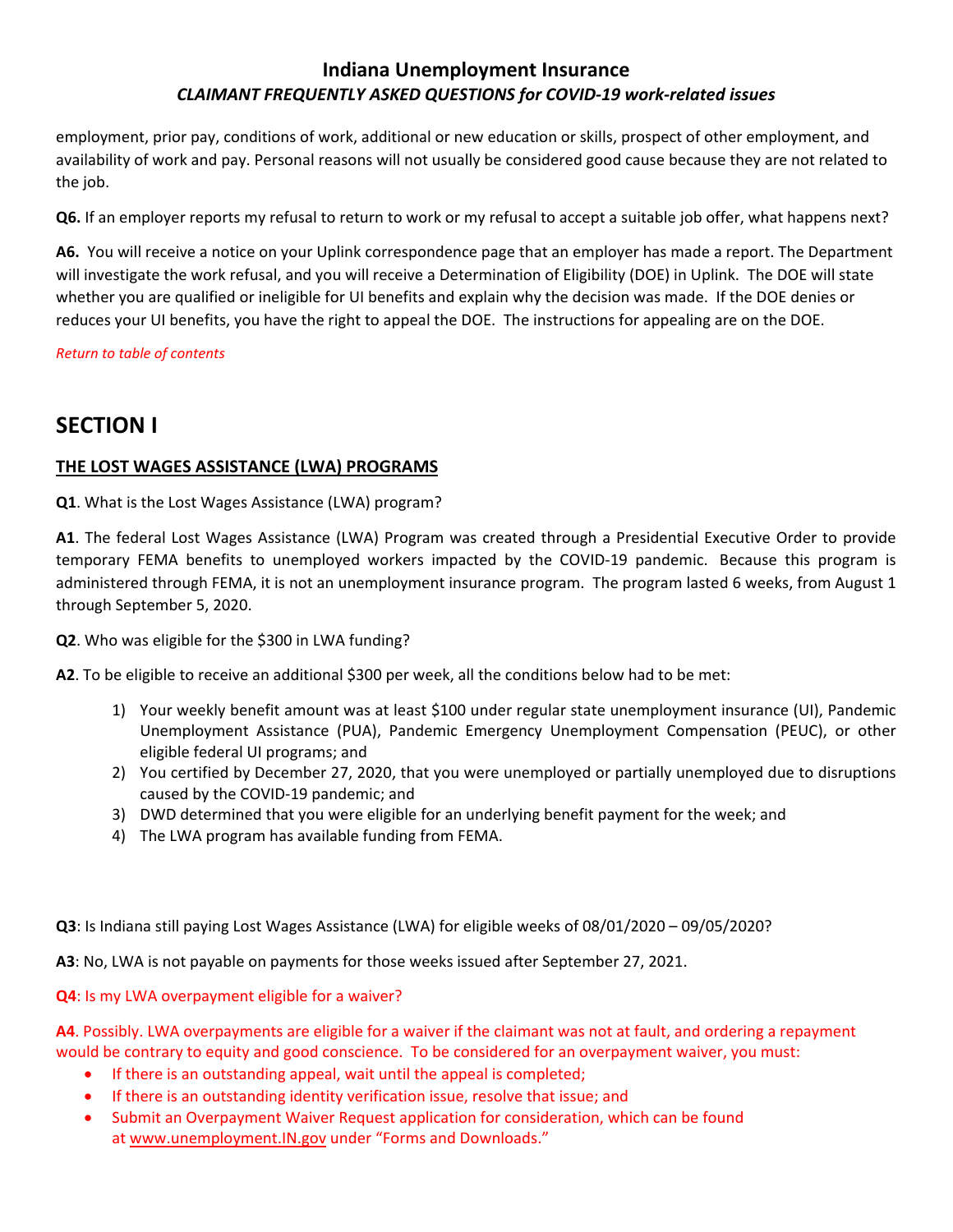The Department will evaluate the request and issue a determination to the claimant. More information on LWA overpayment waivers can be found at: [fema\\_lost-wages-assistance-overpayment-waiver-authority.pdf.](https://www.fema.gov/sites/default/files/documents/fema_lost-wages-assistance-overpayment-waiver-authority.pdf)

**Q5.** Where can I find additional information on the LWA program?

**A5**. You can find additional information on the FEMA website at;

**<https://www.fema.gov/disasters/coronavirus/governments/supplemental-payments-lost-wages-guidelines>**

*[Return to table of contents](#page-0-0)* 

# <span id="page-22-0"></span>**SECTION J**

#### **OTHER QUESTIONS**

**Q1.** What are Extended Benefits (EB)?

**A1.** The Extended Benefits (EB) program is a program that triggers on during periods of high unemployment. During the COVID-19 pandemic, EB extended benefits were available after UI and PEUC was exhausted, during the following period: June 7 – November 14, 2020.

**Q2.** What happens if I have Extended Benefits remaining on my claim when the program ends?

**A2.** If there were benefits remaining on your claim when the Extended Benefits program ended, you will not be able to collect them. Depending on your circumstances you may be eligible for Pandemic Unemployment Assistance (PUA).

**Q3.** I had a previous unemployment insurance claim that is still open. What do I do?

**A3.** If the claim is still open, you only need to start filing vouchers again. This will reopen the claim.

**Q4.** If my employer continues to provide health insurance, will it impact my benefits?

**A4.** No.

**Q5.** If my employer lays me off and pays for my healthcare insurance coverage through COBRA, how does that impact my unemployment insurance benefits?

**A5.** If your employer pays for your COBRA coverage, this is considered deductible income and must be reported to DWD and could impact the amount of UI benefits you are eligible to receive.

**Q6.** Do I have to use all my paid time off (PTO), such as vacation, sick and personal time, before filing for benefits?

**A6.** No, but you must report any PTO that has been paid to you by your employer. This is considered deductible income and will be used to calculate your weekly unemployment insurance benefit.

**Q7.** Do I need to do anything if I reported other state employment on my claim and it is not showing on my monetary determination?

**A7.** If you chose the state where you physically worked, you do not need to do anything else. A request has been sent to the other state. The other state will send your wages for use in your Indiana claim. If your claim amount changes, you will be sent a new monetary determination.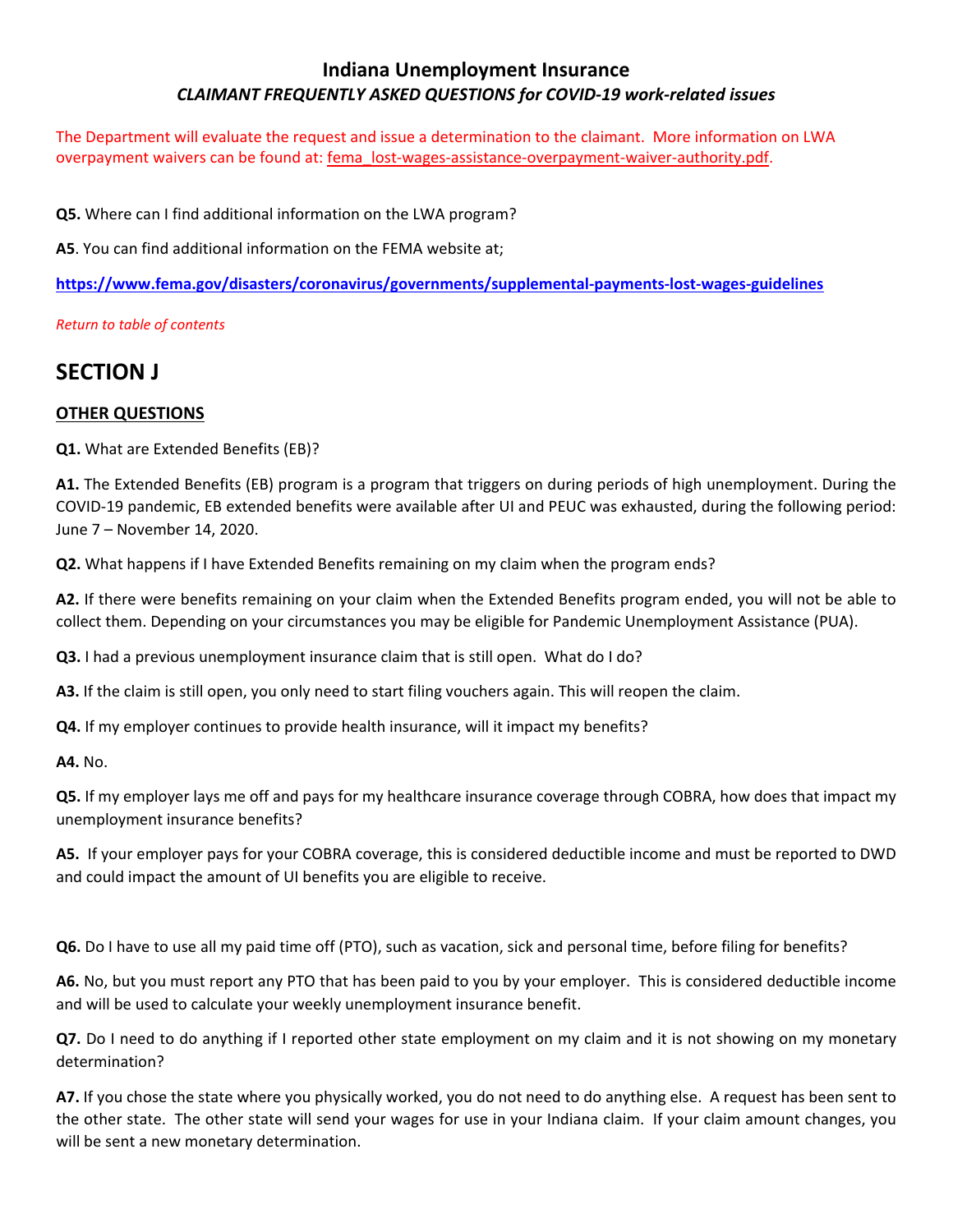**Q8.** Do I need to do anything if I reported Federal Civilian or Military employment and have received a monetary determination that does not show those earnings?

**A8.** You received a monetary determination because you have enough Indiana wages to open claim. Please follow the instructions on the Federal Employment Coversheet and/or Military Employment Coversheet you received to submit proof of earnings. We can then add those wages to your claim. If your claim amount changes, you will be sent a new monetary determination.

**Q9.** Do I need to do anything if I reported Federal Civilian or Military employment and have not received a monetary determination?

**A9.** Please follow the instructions on the Federal Employment Coversheet and/or Military Employment Coversheet you received to submit proof of earnings. We can then add those wages to your claim. If your claim amount changes, you will be sent a new monetary determination.

**Q10.** What should I do if I did not report out-of-state, Federal Civilian, or Military employment and should have?

**A10.** Please follow the instructions on the monetary determination to file an appeal.

**Q11**. I received my federal stimulus payment from the Internal Revenue Service (IRS). Will this impact my unemployment insurance benefits?

**A11.** No. The federal stimulus payment from the IRS is not considered deductible income for unemployment insurance benefit purposes so it will not impact your weekly benefits.

**Q12.** I filed my initial claim late. What can I do?

**A12**. Under the Indiana Administrative Code backdating of initial UI claims is not permitted except due to DWD error. Under the Governor's Executive Order (which ended on June 1, 2021), backdating of initial UI claims was also permitted if COVID-19 prevented you from being able to file your claim electronically (e.g., you were sick or quarantined and could not access a computer to file your claim timely). Not knowing that you needed to file or could be eligible are not COVID-19 related reasons. Beginning June 1, 2021, claims will no longer be backdated if COVID-19 prevented you from being able to file your claim electronically and will be approved only when there is a verified agency error that prevented you from filing on time. If you believe you may be eligible for a backdated initial claim, you must complete this form**[: Request to](https://forms.in.gov/Download.aspx?id=14557)  [File a Late initial Claim for Unemployment Insurance Benefits.](https://forms.in.gov/Download.aspx?id=14557)** You must provide complete information, or the request will be denied. If the claim is back dated, DWD will contact you to file back vouchers. You will receive a call from DWD at 1-800-298 6650 or 1-800-891-6499.

**Q13.** My employer received a small business PPP loan to maintain payroll. If my employer paid me full or partial wages with the PPP loan, will this impact my unemployment insurance benefits?

**A13**. Yes. If you are receiving wages from your employer, whether the wages come from a PPP loan or elsewhere, you must disclose the wages to DWD on the weekly voucher. The wages will impact the weekly benefit amount. You could still be eligible for some UI benefits depending on the amount of wages being paid.

**Q14.** If I am working part-time, how will that impact my benefits?

**A14.** Part-time employment during the week claimed will reduce the amount of benefits paid for that week. If you do work while receiving benefits, you **must** report any money you earned on the voucher **for the week you worked** (not the week you ultimately get paid for the work). You will report GROSS earning on your weekly voucher (this is for both regular UI, PUA and PEUC). Failure to report money you earned is fraud and can result in denial of benefits, collections actions, and criminal prosecution. If you earned wages from a Base Period Employer (see your Monetary Determination of Eligibility),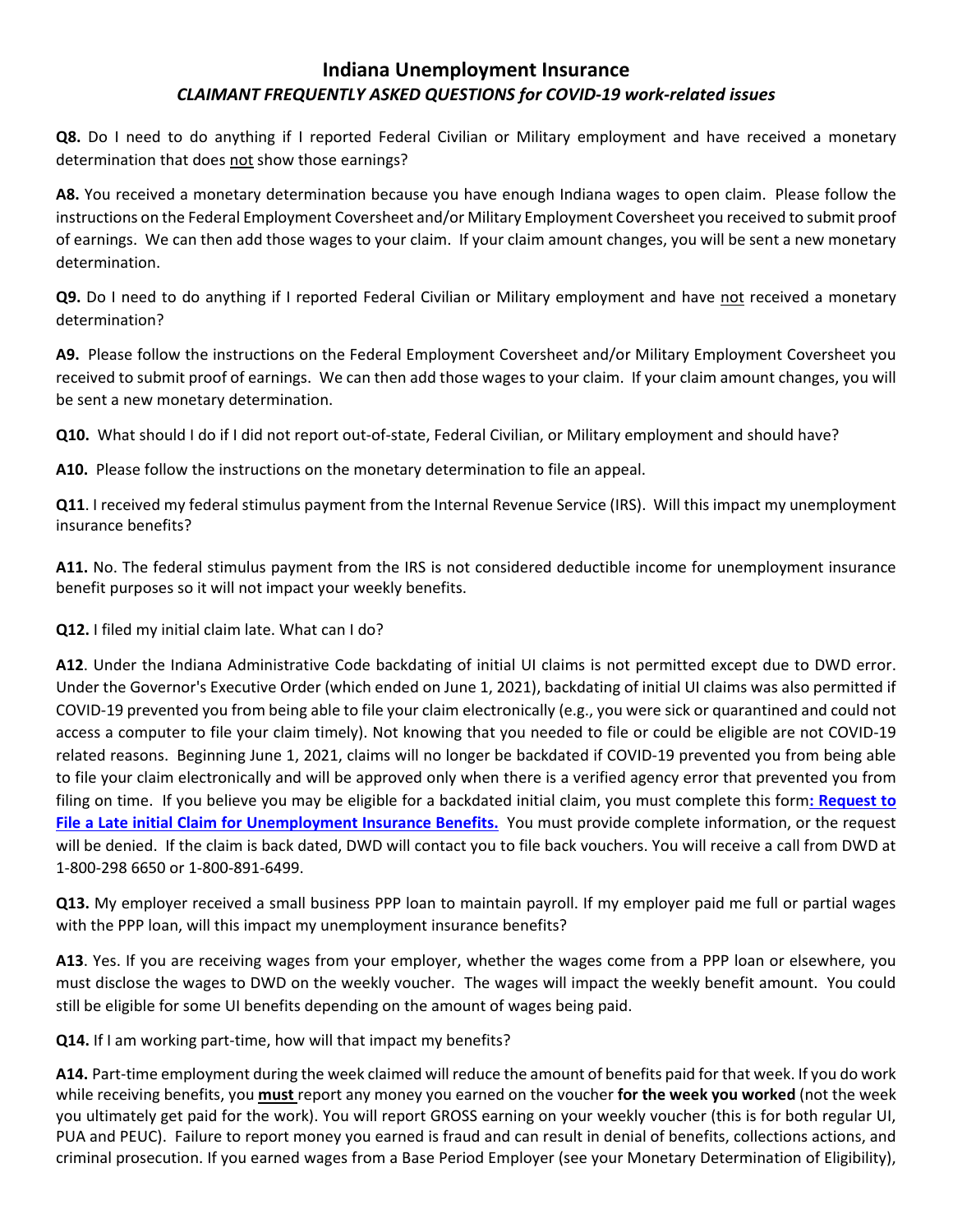then a dollar-for-dollar deduction will be taken from your Weekly Benefit Amount (WBA). If you earned wages from an employer who is NOT on your Monetary Determination of Eligibility or in your Base Period, then the following calculation applies. If you earn 20% or less of your WBA from an employer that is not listed on your Monetary Determination of Eligibility, no deduction will be made from your benefit payment. If you earn more than 20% of your WBA from an employer that is not listed on your Monetary Determination of Eligibility, a dollar-for-dollar deduction will be made from your benefit payment for all wages earned in excess of 20% of your WBA. If you work odd jobs for anyone other than your base period employer(s), a dollar-for-dollar deduction will be made after an amount equal to 20% of your weekly benefit amount has been earned.

**Q15.** I was appointed as a poll worker for Indiana's June 2, 2020 Primary Election or the November 3, 2020 Election. Should I report the stipend I was paid as income when filing my claim or voucher?

**A15.** No. Under Executive Order 20-27 and 20-45, stipends paid to those appointed as poll workers for Indiana's June 2, 2020 Primary Election and November 3, 2020 Election (work beginning with early absentee in-person voting and ending with tabulation of mailed-in ballots) are not considered deductible income under Indiana unemployment compensation law and should not be reported as income. Reporting your poll worker stipend as income will result in the reduction of your benefits and a delay in claims processing. Any income other than the poll worker stipend should continue to be reported in the weekly filing process.

**Q16.** I received an overpayment notice. Can my overpayment be waived?

**A16.** In certain circumstances, a claimant may be eligible to have his/her overpayment waived. In accordance with Ind. Code §22-4-13-1(i), an overpayment may be waived upon the request of the individual only if the following criteria are met:

- 1. the benefits were received by the individual without fault of the individual;
- 2. the benefits were the result of payments made:
	- a. during the pendency of an appeal before an administrative law judge or the review board under IC 22-4- 17 under which the individual is determined to be ineligible for benefits; OR
	- b. because of an error by the employer or the department; AND
- 3. repayment would cause economic hardship to the individual.

Claimants must submit an Overpayment Waiver Request application for consideration. The Department will evaluate the request and issue a determination to the claimant. The application can be found at **[www.unemployment.in.gov](http://www.unemployment.in.gov/)** under "Forms and Downloads." Certain exclusions apply. Please see DWD Policy 2020-04 for more information about the waiver process. More FAQs on overpayments can be found at: **<https://www.in.gov/dwd/2345.htm>**

**Q17.** I owe an overpayment for unemployment insurance payments. If I receive the 3rd Economic Impact Payment under American Rescue Plan Act of 2021, will it be offset to pay my outstanding UI overpayment?

**A17.** DWD is required to send certain overpayment debts to the IRS for offsetting of federal tax returns once the debt is a year old. Pursuant to the IRS, if the Economic Impact Payment is paid as an advance, then no, the Economic Impact Payment is not subject to offset for the unemployment insurance debt. If the Economic Impact Payment is added to your return, then it would be subject to offset if the debt meets the criteria above. See **<https://fiscal.treasury.gov/top/faqs-for-the-public-covid-19.html>**

**Q18.** I already have an active claim, but there is a "To-Do" on my Uplink Claimant Homepage with the message to "File a New Unemployment Insurance Claim". Do I have to file a new claim?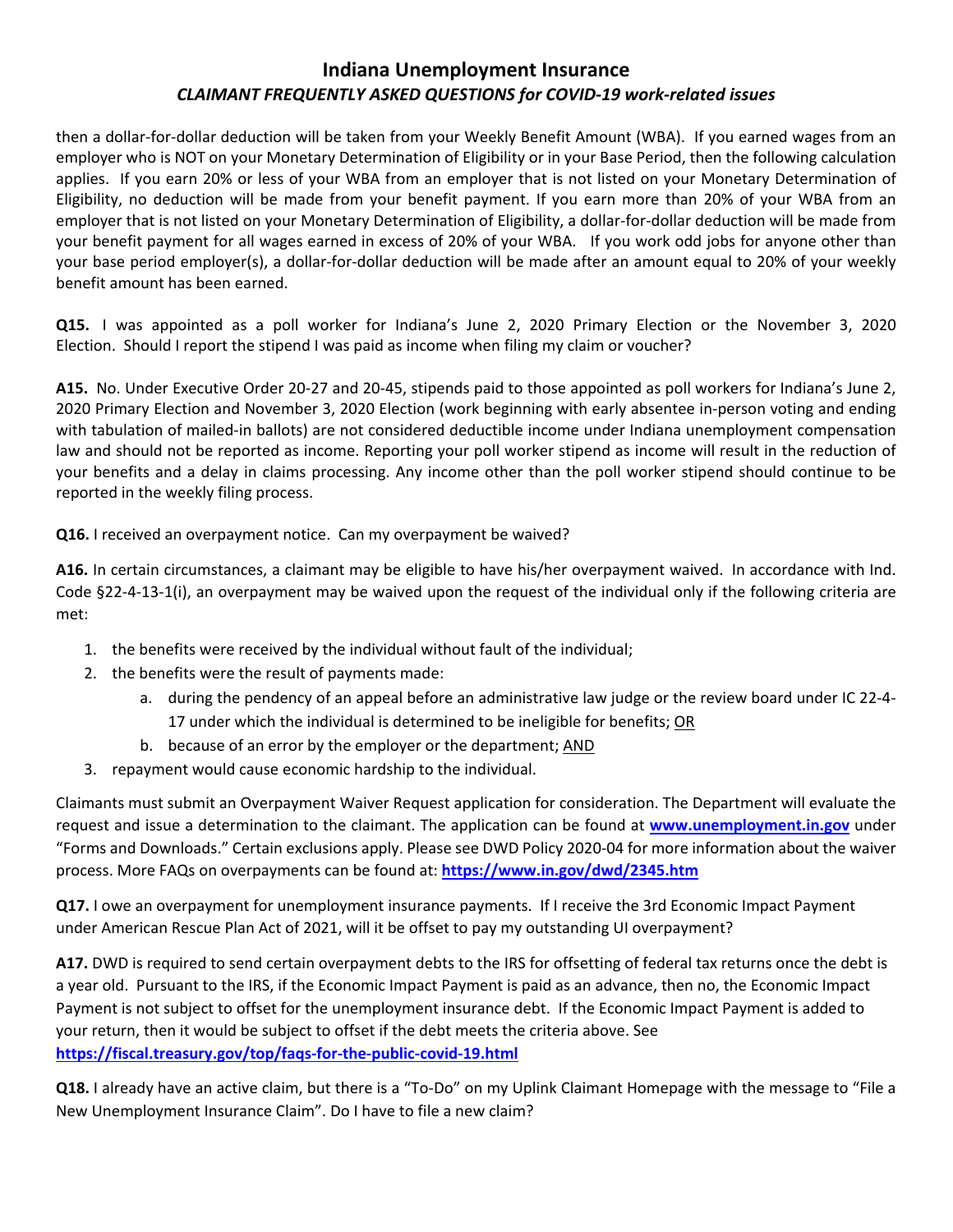**A18.** YES, you will need to file a new Unemployment Insurance claim in order to continue to be eligible to be paid. Unless you are within the 52-week period of an active unemployment insurance (UI) claim, DWD is required to have you file a new claim each quarter of the year to ensure you do not meet the minimum eligibility requirement for wages earned. You should click the link to file any outstanding vouchers before you file the new UI claim. Filing a new claim is required under the federal CARES Act. If you are receiving any CARES Act benefits, such as PUA or PEUC, this is required from you each quarter change (e.g., July, October). If you have enough wages, you would be eligible for a regular UI claim, and DWD will automatically put your vouchers on the correct claim. Continue to file your vouchers each week if you are unemployed.

**Q19.** What happens after I file a quarter change UI claim?

**A19.** The below are the most common scenarios that will occur after you file your quarter change UI claim:

- A: The claimant has been receiving PUA because all prior UI claims filed on or after 01/27/2020 were denied monetarily. The new quarter change UI claim opens monetarily. Any issues on the UI claim will need to be decided before weekly vouchers can be paid. This is because the UI separation and other UI issues were not originally investigated because the UI claim was denied monetarily. The claimant was only determined eligible for PUA based on PUA eligibility requirements.
- B: The claimant has been receiving PUA because all prior UI claims filed on or after 01/27/2020 were denied monetarily. The claimant's new quarter change UI claim is again denied monetarily. The claimant will remain on PUA.
- C: The claimant has been receiving PUA because they were denied UI on a non-monetary issue (e.g., a discharge, voluntary quit, work refusal or the like). These claimants will only file a quarter change claim if their monetarily eligible UI claim expired. If the newly filed claim monetarily opens, scenario A would apply.
- D: The claimant has been receiving PEUC. The new quarter change opens monetarily. The issues will need to be resolved before payment can occur on the new UI claim. In some cases, the claimant may be able to stay on PEUC. See the PEUC section.
- E. The claimant has been receiving PEUC. The new quarter change claim is denied monetarily. The claimant will remain on PEUC.

**Q20.** Do I have to pay taxes on unemployment insurance benefits, including pandemic benefits?

**A20.** Yes. We will issue you a 1099G for benefits earned in the calendar year. For more information, please visit **<https://www.in.gov/dwd/indiana-unemployment/individuals/1099g/>**. Please NOTE that pursuant to the IRS webpage, the following now applies to your **federal** taxes: "If your modified adjusted gross income (AGI) is less than \$150,000, the American Rescue Plan enacted on March 11, 2021, excludes from income up to \$10,200 of unemployment compensation paid in 2020, which means you don't have to pay tax on unemployment compensation of up to \$10,200. If you are married, each spouse receiving unemployment compensation doesn't have to pay tax on unemployment compensation of up to \$10,200. Amounts over \$10,200 for each individual are still taxable. If your modified AGI is \$150,000 or more, you can't exclude any unemployment compensation." For more information, see **[https://www.irs.gov/faqs/irs-procedures/forms-publications/new-exclusion-of-up-to-10200-of-unemployment](https://www.irs.gov/faqs/irs-procedures/forms-publications/new-exclusion-of-up-to-10200-of-unemployment-compensation)[compensation](https://www.irs.gov/faqs/irs-procedures/forms-publications/new-exclusion-of-up-to-10200-of-unemployment-compensation)**

<span id="page-25-0"></span>*[Return to table of contents](#page-0-0)*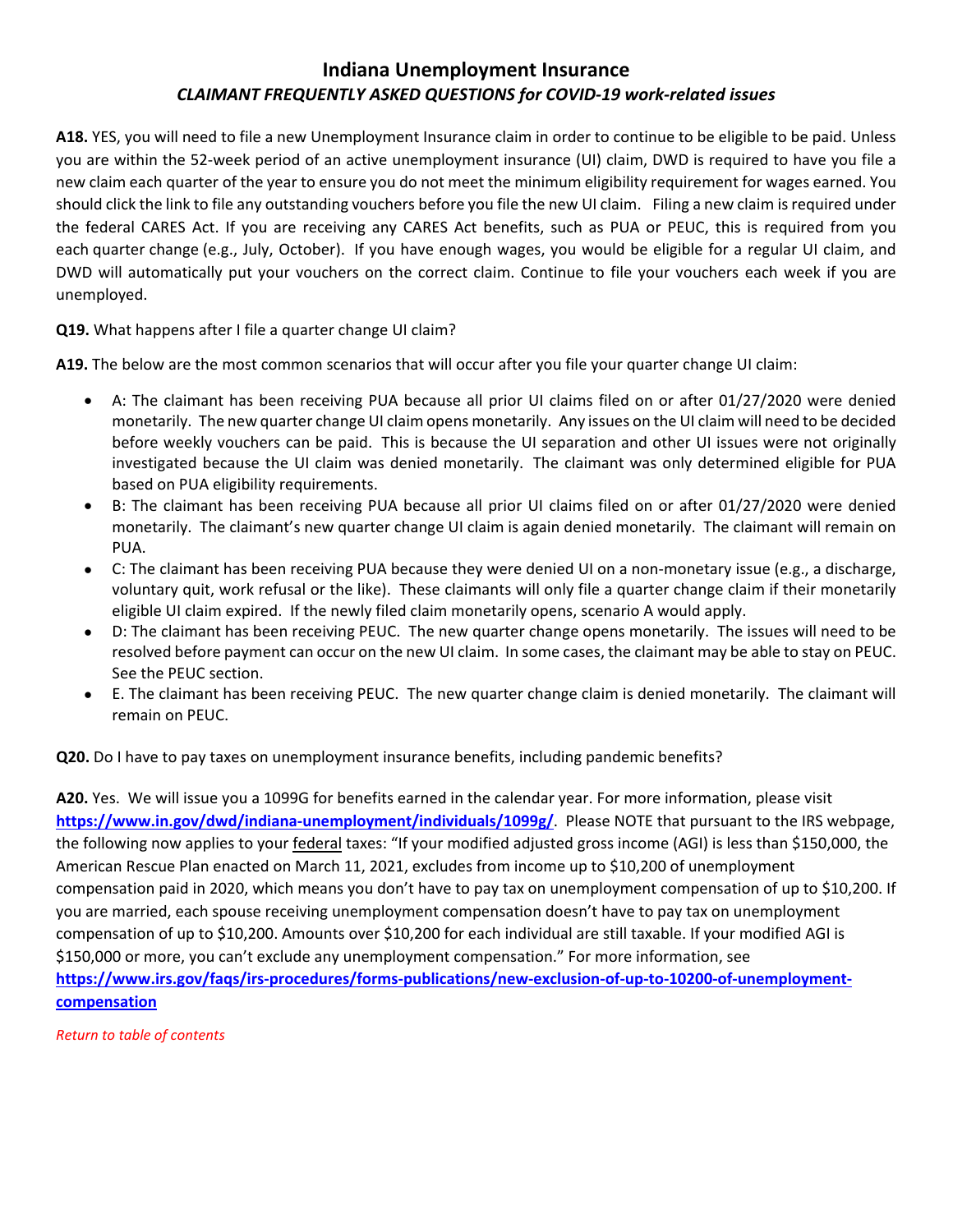# **SECTION K**

#### MIXED EARNERS UNEMPLOYMENT COMPENSATION (MEUC)

Q1. Am I eligible for the Mixed Earners Unemployment Compensation (MEUC) benefits?

A1. You may be eligible for an additional \$100 payment under MEUC if you received or are receiving:

- Unemployment Insurance (UI) benefits,
- Pandemic Emergency Unemployment Compensation (PEUC) benefits, or
- Trade Readjustment Allowance (TRA) benefits
- **And** you were self-employed.
- And earned at least \$5,000 net income in self-employment during the applicable tax year.

MEUC is not available for the Pandemic Unemployment Assistance (PUA) program. You must have applied by October 4, 2021, to be considered for this program.

Q2. How much will I receive in MEUC benefits?

A2. If eligible, you will receive an additional \$100 each week you receive UI, PEUC, or TRA from 01/02/2021 – 06/19/2021 as the MEUC ended 6/19/21 in Indiana

Q3. How do I get the additional MEUC payment each week?

A3. The additional weekly payment will automatically be applied to any eligible payments. There are no

additional steps you need to take.

Q4. How do I apply for MEUC under the Continued Assistance Act?

A4. Step 1: On your Claimant Self-Service homepage click on the To-Do: Mixed Earners Unemployment Compensation Question(s)

Step 2: Answer the question for each applicable tax year listed - Did you earn \$5,000 net self-employment income in the year before you filed your UI claim? 

Step 3: You will receive a document in your Correspondence History titled "Mixed Earners Unemployment Compensation Application." Follow the instructions to send proof of net earnings. If you do not send in your earnings following these instructions, your application processing may be delayed. 

Q5. For what weeks can MEUC benefits be paid?

A5: MEUC is payable for weeks ending January 2, 2021 through June 19, 2021.

Q6. What year of self-employment earnings is used to determine eligibility?

A6. Eligibility is determined based on the year before you filed your UI claim. It is called the applicable tax year. Examples:

- You are currently receiving PEUC. You filed your UI claim in 2020. Eligibility is determined based on selfemployment from 2019.
- You are currently receiving UI. You filed your UI claim in 2020. Eligibility is determined based on selfemployment from 2019.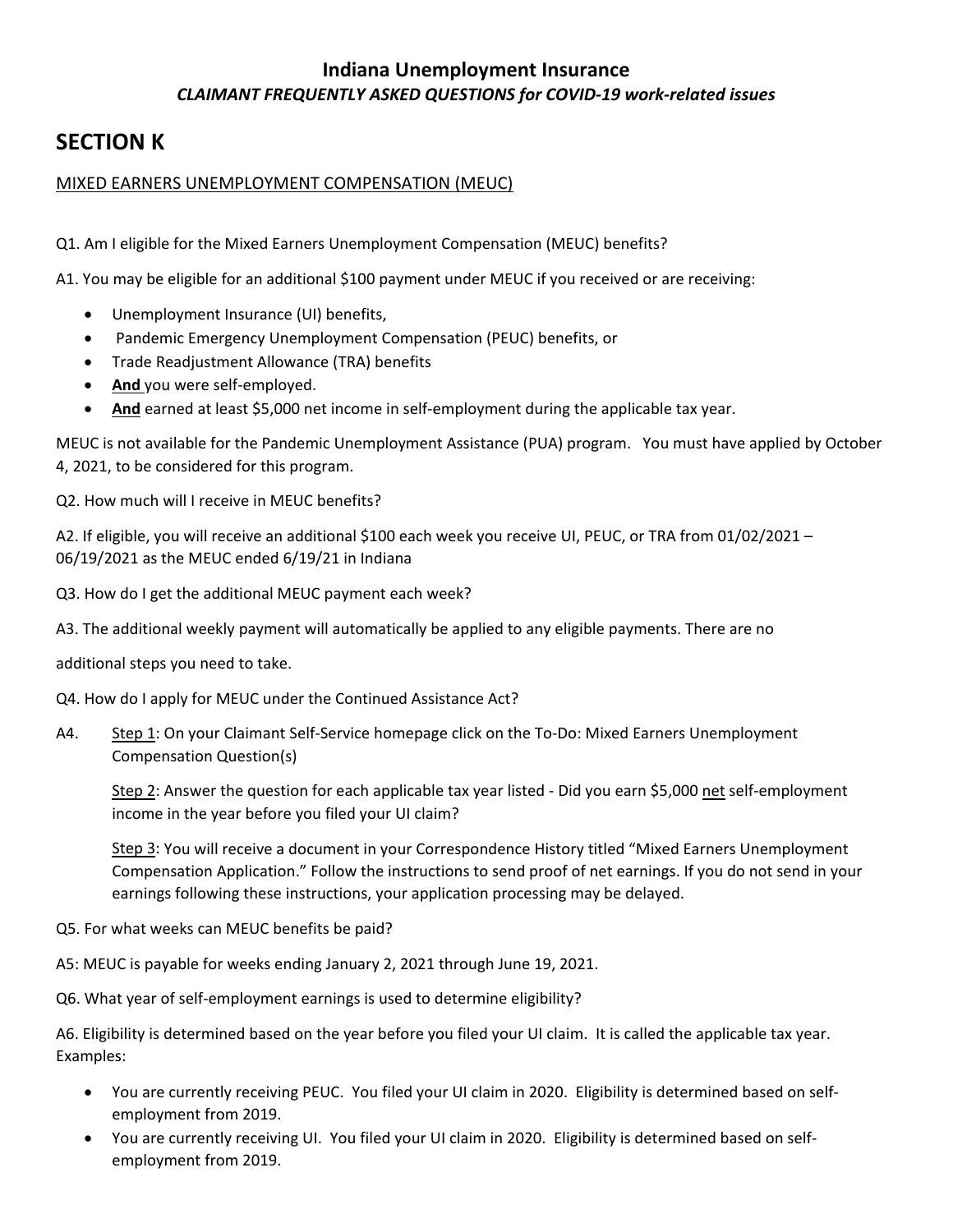- You are currently receiving PEUC. Your PEUC claim is based on a UI claim you filed in 2019. Eligibility is determined based on self-employment from 2018.
- You are currently receiving TRA. Your TRA claims are based on a UI claim you filed in 2018. Eligibility is determined based on self-employment from 2017.

Q7. What do I send as proof of self-employment?

A7. You must send your Mixed Earners Unemployment Compensation Application and your entire tax return for the applicable tax year. The tax return must clearly show net self-employment, which is often shown on Schedule C and SE. If your self-employment is based on an 1120-S, you must send your related K-1 and 1040 Schedule E.

Q8. What happens if I have a PEUC claim during the MEUC payable period, then open a new UI claim.

A8. MEUC eligibility will be determined for the PEUC claim and the new UI claim. Eligibility will be based on the applicable tax year as mentioned above.

Q9. I have several MEUC Questions to answer on my CSS Homepage. What should I do?

A9. Answer each question honestly.

Q10. I accidentally chose No to the MEUC Question on my CSS Homepage. I meant to say Yes. What do I do?

A10. Log-in to your CSS homepage and click on the dropdown menu next to your name. Go to the MEUC question and answer it again.

Q11. I chose Yes to the MEUC Question, but do not want to apply. What should I do?

A11. Since you chose Yes, you are able to apply for MEUC benefits. If you choose not to apply, do not send in the barcoded document.

Q12. I applied for MEUC. What happens next?

A12. Your application will be reviewed. You will be contacted if additional information is needed. You will receive a determination of eligibility. If you are eligible, MEUC payments will begin. If you are not eligible, you can appeal the decision.

Q13. My determination tells me that MEUC is payable for applicable weeks during the MEUC period, which began January 2, 2021. How are payments issued?

A13. If you are eligible for MEUC, you will likely receive a lump sum payment for past weeks. For weeks after you are determined eligible for MEUC, you will see an additional \$100 added to your weekly benefit amount.

#### *[Return to table of contents](#page-0-0)*

# <span id="page-27-0"></span>**SECTION L**

#### ENDING OF FEDERAL PANDEMIC PROGRAMS

Q1: When do PUA, PEUC and FPUC (collectively referred to as "CARES Act programs") end?

A1: The CARES Act programs end on September 4, 2021. Please note that MEUC ended on June 19, 2021. See MEUC section above for more information.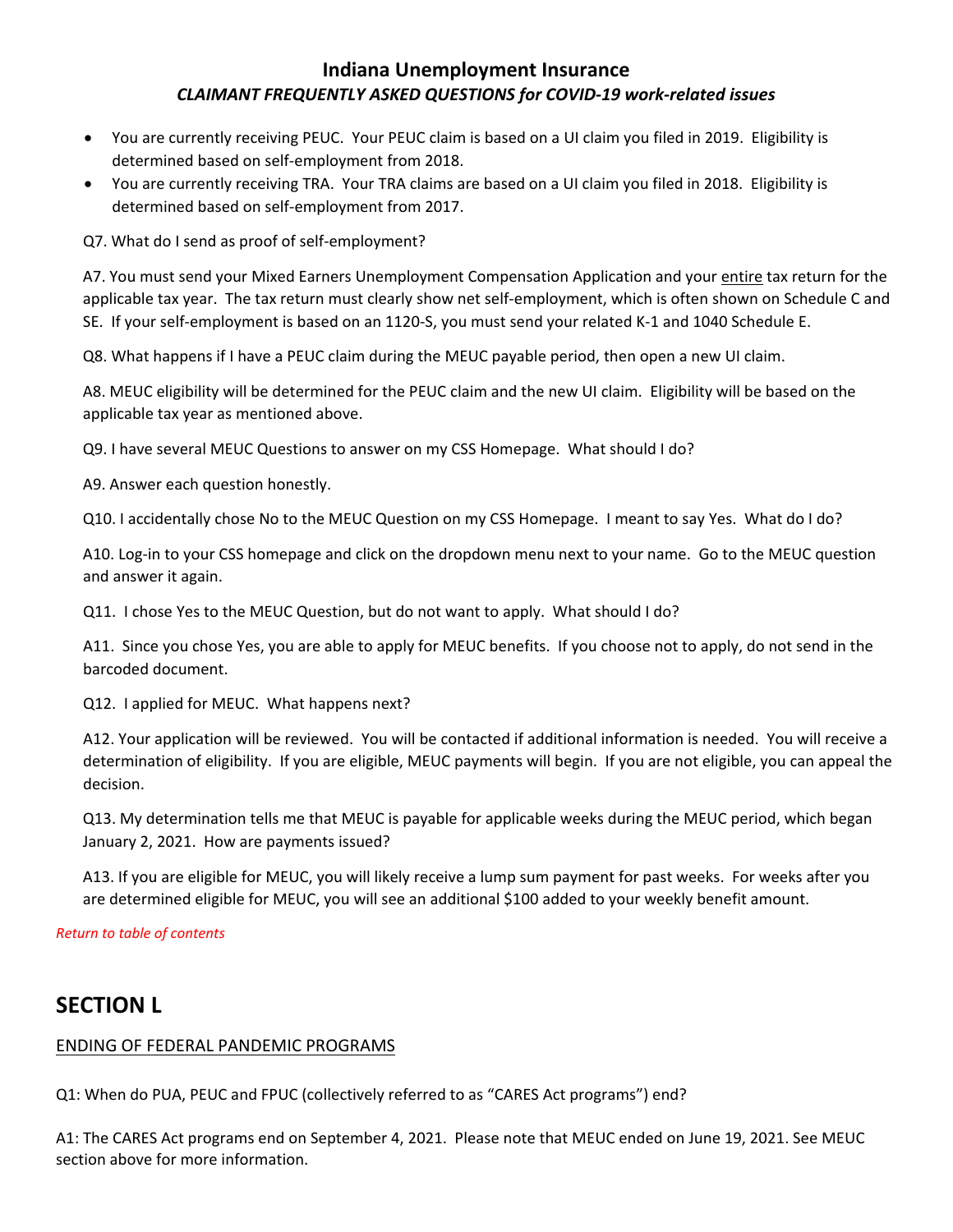Q2: What does it mean that the CARES Act programs end on September 4, 2021?

A2: If you are receiving one of the federal pandemic programs, the last payable week is for week ending September 4, 2021.

Q3: How long will I be able to file vouchers on my PEUC and/or PUA claim?

A3: You have until November 6, 2021, to file vouchers for weeks up to Sept. 4<sup>th</sup>.

Q4: There are still issues preventing my vouchers from paying on my PEUC or PUA claim. Will those issues be worked?

A4: Yes, issues will continue to be worked to determine your eligibility.

Q5: Will appeals still be heard on these claims?

A5: Yes, appeals will still be heard. Make sure to file your appeal timely. Instructions on how to appeal and the timeline can be found on the determination that denied your benefits.

Q6: Will I still be able to request a waiver of overpayment after September 4?

A6: Yes, you will still be able to request a waiver of overpayment. The application can be found at www.unemployment.in.gov under "Forms and Downloads." Certain exclusions apply. Please see DWD Policy 2020-04 for more information about the waiver process. More FAQs on overpayments can be found at: **<https://www.in.gov/dwd/indiana-unemployment/individuals/overpayment-faq/>**

Q7: Now that the CARES Act programs are ending, will the waiting week on my UI claim come back?

A7: Yes, the waiting week will return with benefit week ending 09/11/2021. A one week waiting period will occur after you file your initial claim. If the first payable week on your claim is benefit week ending 09/11/2021 or after, you will serve a waiting period for that week. Do not wait to file your claim. File as soon as you become unemployed. You will not receive benefits during the waiting period. Any wages earned during your waiting period must be reported.

Q8: How long will I be able to file a PUA application?

A8: New PUA applications were accepted through October 4, 2021. If you had filed your unemployment insurance (UI) claim before 10/04/2021 and you are determined ineligible after 10/04/2021, you will be provided a File PUA link. You will also receive a notice advising you of the deadline to file your PUA claim. You must file your PUA claim before that deadline.

Q9: What is the deadline to upload proof of earnings to increase my weekly benefit amount?

A9: If you filed your PUA claim on or before August 7, 2021, you have until September 6, 2021 to provide proof to increase your weekly benefit amount. If you filed a PUA application on or after August 8, 2021, you have 30 days from the application date. See your PUA monetary determination for more information on how to provide proof to increase your weekly benefit amount

Q10: What is the deadline to submit the required proof of employment to stay eligible for PUA?

A10: You were sent a Notification of Requirement to Submit Proof of Employment or Self-Employment that shows a specific deadline. Provide proof by that deadline. See the notification for more information.

Q11: How long will I be able to file vouchers on my PUA claim?

A11: You have until November 6, 2021, to file vouchers for weeks up to Sept.  $4<sup>th</sup>$ .